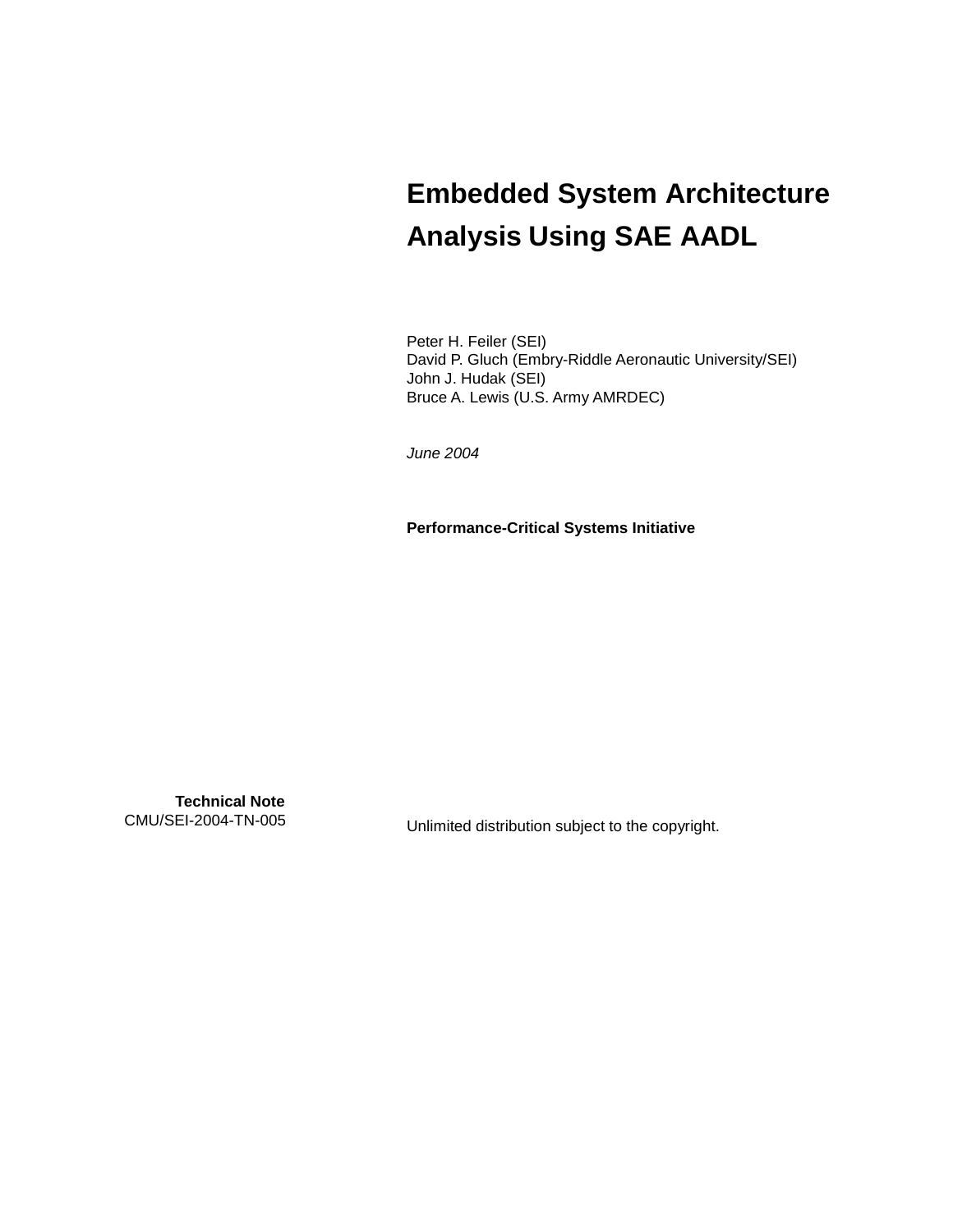This work is sponsored by the U.S. Department of Defense.

The Software Engineering Institute is a federally funded research and development center sponsored by the U.S. Department of Defense.

Copyright 2004 Carnegie Mellon University.

NO WARRANTY

THIS CARNEGIE MELLON UNIVERSITY AND SOFTWARE ENGINEERING INSTITUTE MATERIAL IS FURNISHED ON AN "AS-IS" BASIS. CARNEGIE MELLON UNIVERSITY MAKES NO WARRANTIES OF ANY KIND, EITHER EXPRESSED OR IMPLIED, AS TO ANY MATTER INCLUDING, BUT NOT LIMITED TO, WARRANTY OF FITNESS FOR PURPOSE OR MERCHANTABILITY, EXCLUSIVITY, OR RESULTS OBTAINED FROM USE OF THE MATERIAL. CARNEGIE MELLON UNIVERSITY DOES NOT MAKE ANY WARRANTY OF ANY KIND WITH RESPECT TO FREEDOM FROM PATENT, TRADEMARK, OR COPYRIGHT INFRINGEMENT.

Use of any trademarks in this report is not intended in any way to infringe on the rights of the trademark holder.

Internal use. Permission to reproduce this document and to prepare derivative works from this document for internal use is granted, provided the copyright and "No Warranty" statements are included with all reproductions and derivative works.

External use. Requests for permission to reproduce this document or prepare derivative works of this document for external and commercial use should be addressed to the SEI Licensing Agent.

This work was created in the performance of Federal Government Contract Number F19628-00-C-0003 with Carnegie Mellon University for the operation of the Software Engineering Institute, a federally funded research and development center. The Government of the United States has a royalty-free government-purpose license to use, duplicate, or disclose the work, in whole or in part and in any manner, and to have or permit others to do so, for government purposes pursuant to the copyright license under the clause at 252.227-7013.

For information about purchasing paper copies of SEI reports, please visit the publications portion of our Web site (http://www.sei.cmu.edu/publications/pubweb.html).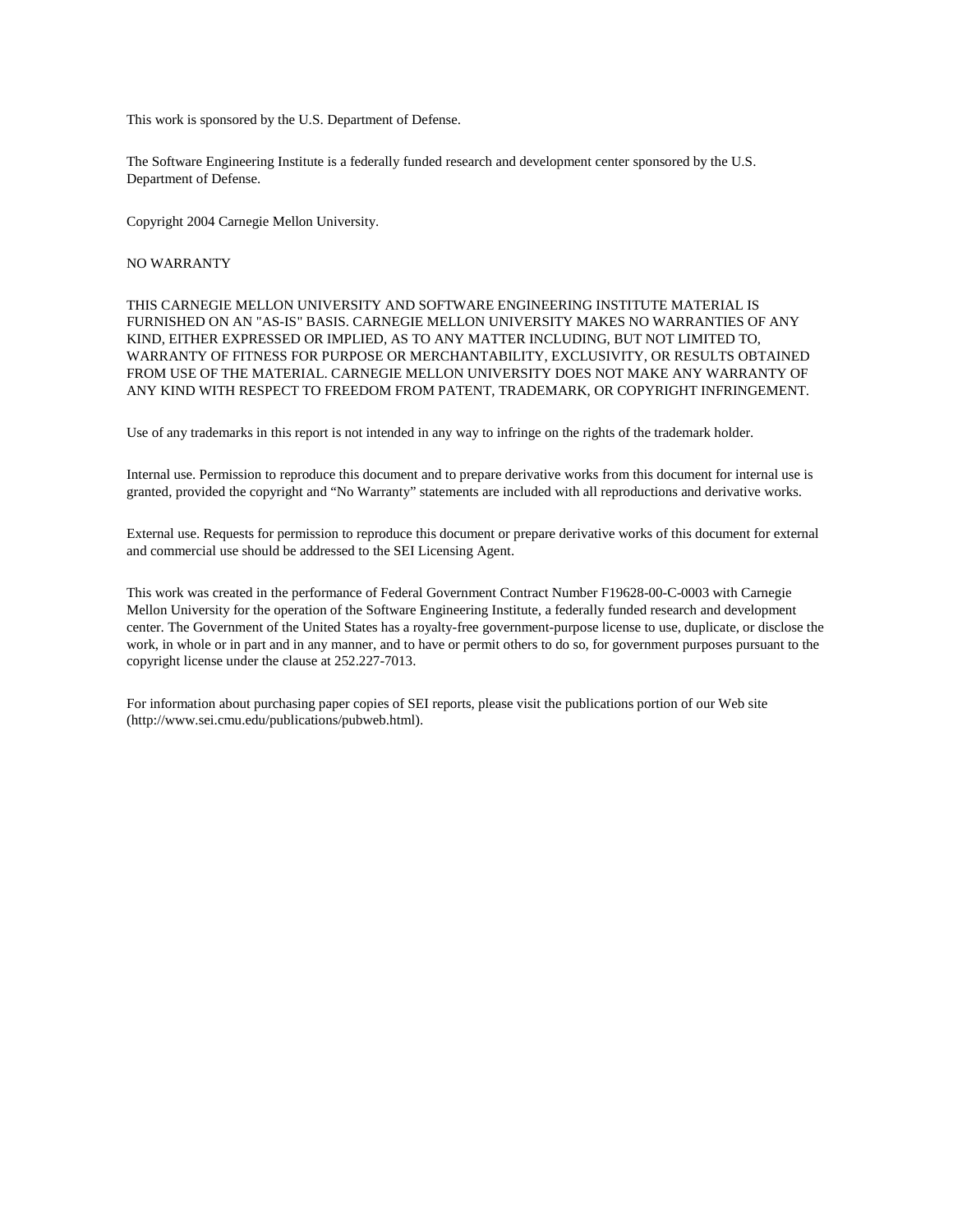# **Contents**

| 1              |     |                                                         |  |  |
|----------------|-----|---------------------------------------------------------|--|--|
| $\mathbf{2}$   |     |                                                         |  |  |
| 3              |     |                                                         |  |  |
| 4              |     |                                                         |  |  |
|                | 4.1 |                                                         |  |  |
|                | 4.2 |                                                         |  |  |
|                | 4.3 |                                                         |  |  |
|                |     |                                                         |  |  |
| 5              |     |                                                         |  |  |
|                | 5.1 |                                                         |  |  |
|                | 5.2 |                                                         |  |  |
|                |     |                                                         |  |  |
| 6              |     | Hidden Timing Side Effects of Partition Scheduling 18   |  |  |
|                | 6.1 |                                                         |  |  |
|                | 6.2 | Inter-Partition Communication Across Processors19       |  |  |
|                | 6.3 |                                                         |  |  |
| $\overline{7}$ |     |                                                         |  |  |
|                | 7.1 |                                                         |  |  |
|                | 7.2 |                                                         |  |  |
|                | 7.3 |                                                         |  |  |
| 8              |     |                                                         |  |  |
|                | 8.1 |                                                         |  |  |
|                | 8.2 | An Application Architecture Perspective of Redundancy26 |  |  |
|                | 8.3 |                                                         |  |  |
|                | 8.4 |                                                         |  |  |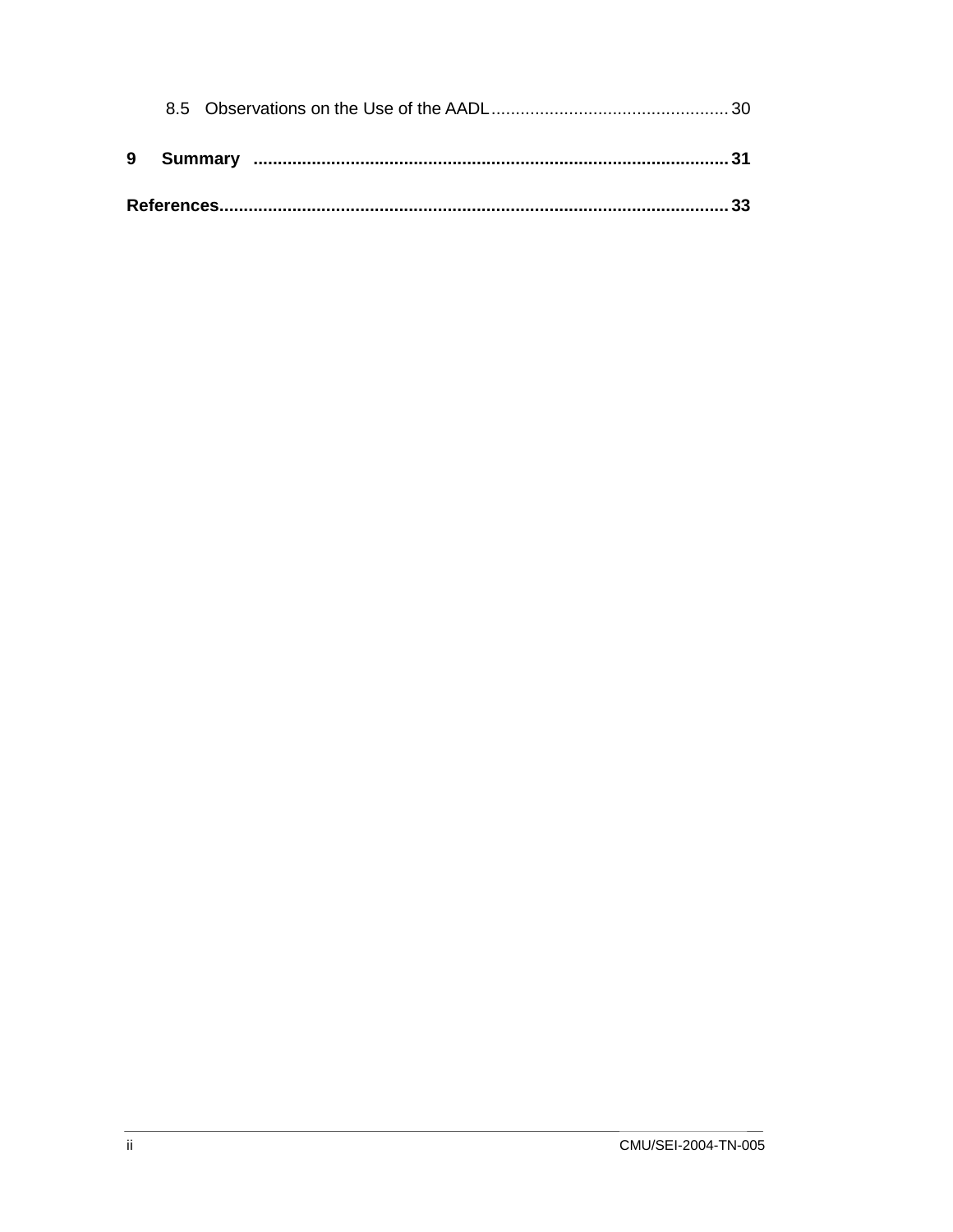# **List of Figures**

| Figure 3: |                                                                        |
|-----------|------------------------------------------------------------------------|
| Figure 4: |                                                                        |
| Figure 5: |                                                                        |
|           | Figure 6: Port and Connection Based AADL Model of the Flight Manager12 |
|           |                                                                        |
| Figure 8: | Cumulative Latency in Periodic Tasks for a) Immediate and b) Delayed   |
|           |                                                                        |
|           |                                                                        |
|           |                                                                        |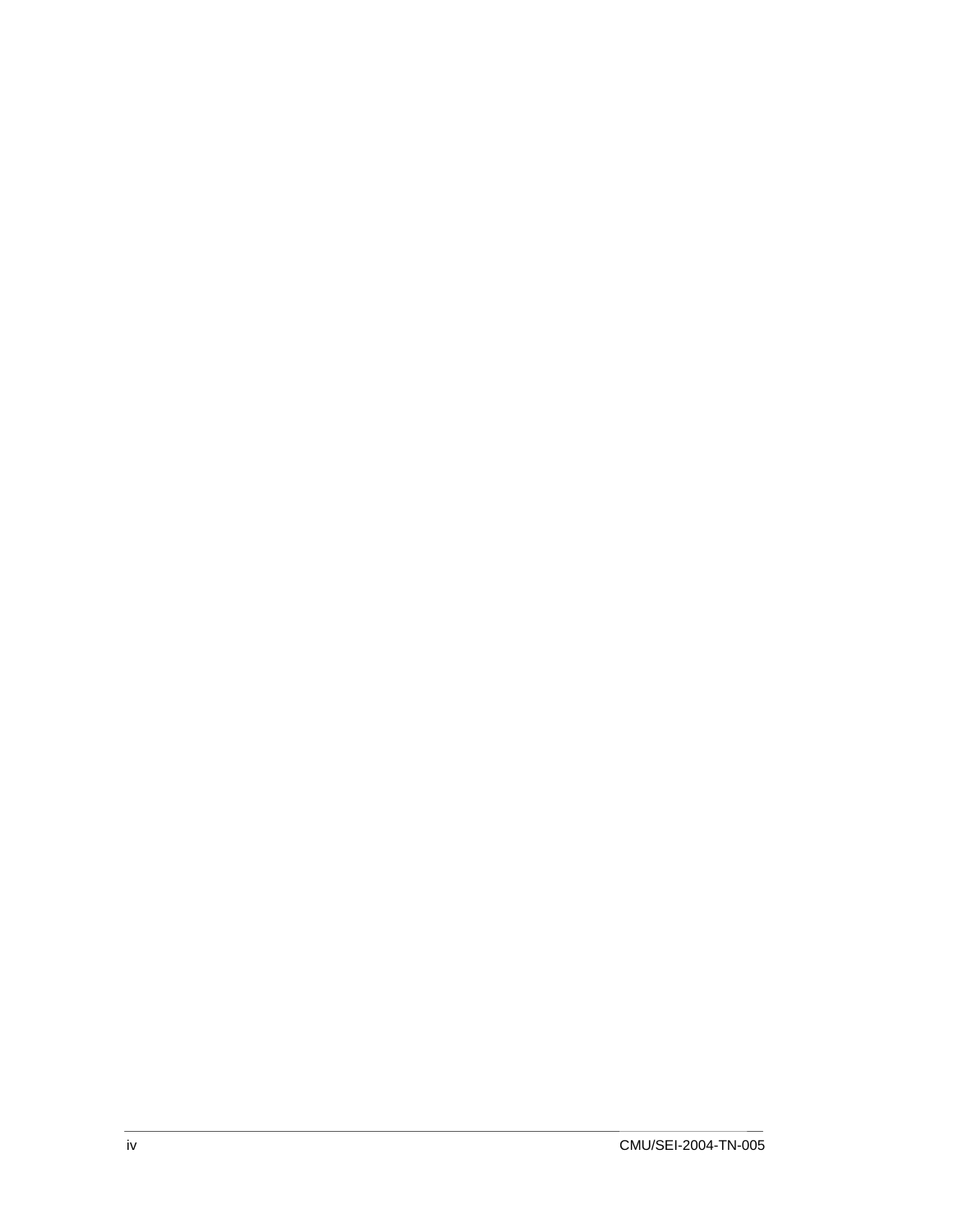# **Abstract**

The emerging Society of Automotive Engineers Architecture Analysis and Design Language (AADL) standard is an architecture modeling language for real-time, fault-tolerant, scalable, embedded, multiprocessor systems. It enables the development and predictable integration of highly evolvable systems as well as analysis of existing systems. It supports early and repeated analyses of a system's architecture with respect to performance-critical properties through an extendable notation, a tool framework, and precisely defined semantics.

This report discusses the role and benefits of using the AADL in the process of analyzing an existing avionics system. The AADL is used to describe architecture patterns in the system being analyzed and to identify potentially systemic issues in the system. Findings related to timing, scheduling, and fault tolerance and the benefits of the use of the AADL are examined. The report also highlights the benefits of working with architecture abstractions that are reflected in the AADL notation, in particular the separation of architecture design decisions from implementation decisions. Such a lightweight architecture analysis is typically followed by a full-scale AADL model of the system with required and actual timing, performance, and reliability figures, and its analysis to determine whether the requirements are met.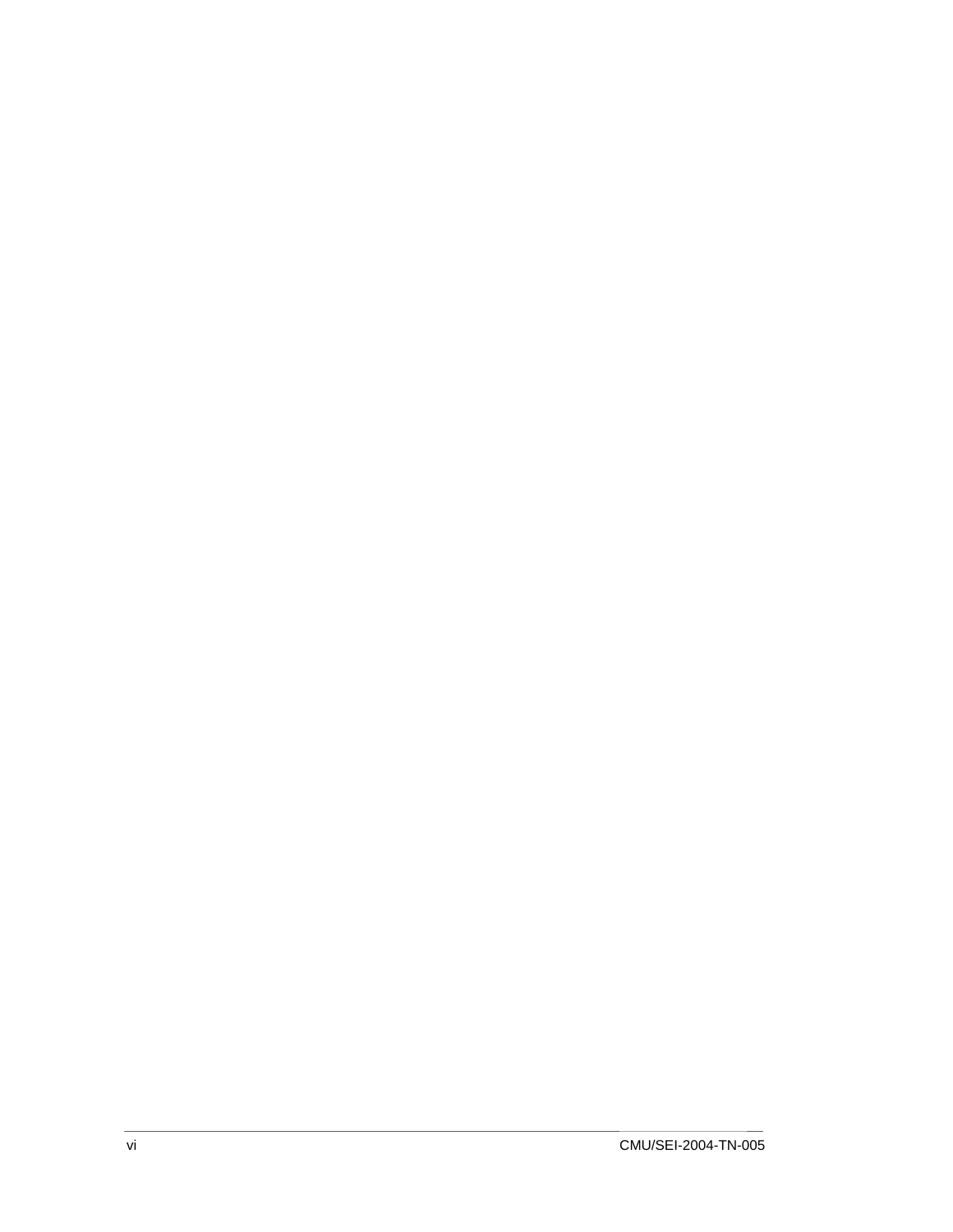# **1 Introduction**

The Society of Automotive Engineers Architecture Analysis and Design Language (AADL) has been developed for embedded real-time systems that have challenging resource (size, weight, power) constraints, requirements for real-time response, fault tolerance, and specialized input/output hardware, and that must be certified to high levels of assurance [Feiler 03]. Its development is based on experiences in using MetaH, an embedded systems architecture notation and tool set prototyped by Honeywell under DARPA funding [Feiler 00]. Intended fields of application are avionics systems, flight management systems, space applications, automotive applications such as engine and power train control systems, robotics applications, industrial process control equipment, and certain medical devices.

The language is used to describe the structure of an embedded real-time system as an assembly of software and hardware components. The language supports specification of functional component interfaces (such as incoming and outgoing data streams) and nonfunctional aspects of components (such as sampling rate, response time, degree of redundancy, fault characteristics, space and time partitioning to address fault containment, as well as safety and certification properties). The language describes the composition of and interaction between application components (such as how sensor data streams are processed by filters and controllers before being fed to actuators), and how these application components are assigned to processors in the execution platform.

The AADL is an emerging standard that was developed under the auspices of the International Society for Automotive Engineers (SAE) in their Avionics Systems Division (ASD) [SAE AADL 04]. It was balloted and accepted in May 2004. This standardization effort is led by Bruce Lewis, U.S. Army Munitions and Chemical Command (AMCOM); SAE AS2C Subcommittee Chair; Peter Feiler, Software Engineering Institute (SEI), editor and lead author; Steve Vestal, Honeywell, coauthor; Ed Colbert, University of Southern California (USC) and Absolute Software, author of the Unified Modeling Language profile for the AADL; and Joyce Tokar, Pyrrhus Software, author of the Programming Language Compliance Annex. Other participants in the standardization effort range from U.S. organizations such as Rockwell, Lockheed Martin, Boeing, Raytheon, Smith Industries, General Dynamics, National Institute of Standards Technology (NIST), U.S. Army and Navy to European partners such as Airbus Industries, European Space Agency, British Ministry of Defence (MOD), Axlog, Dassault Aviation, TNI-Valiosys, and European Aeronautic Defence and Space Company (EADS).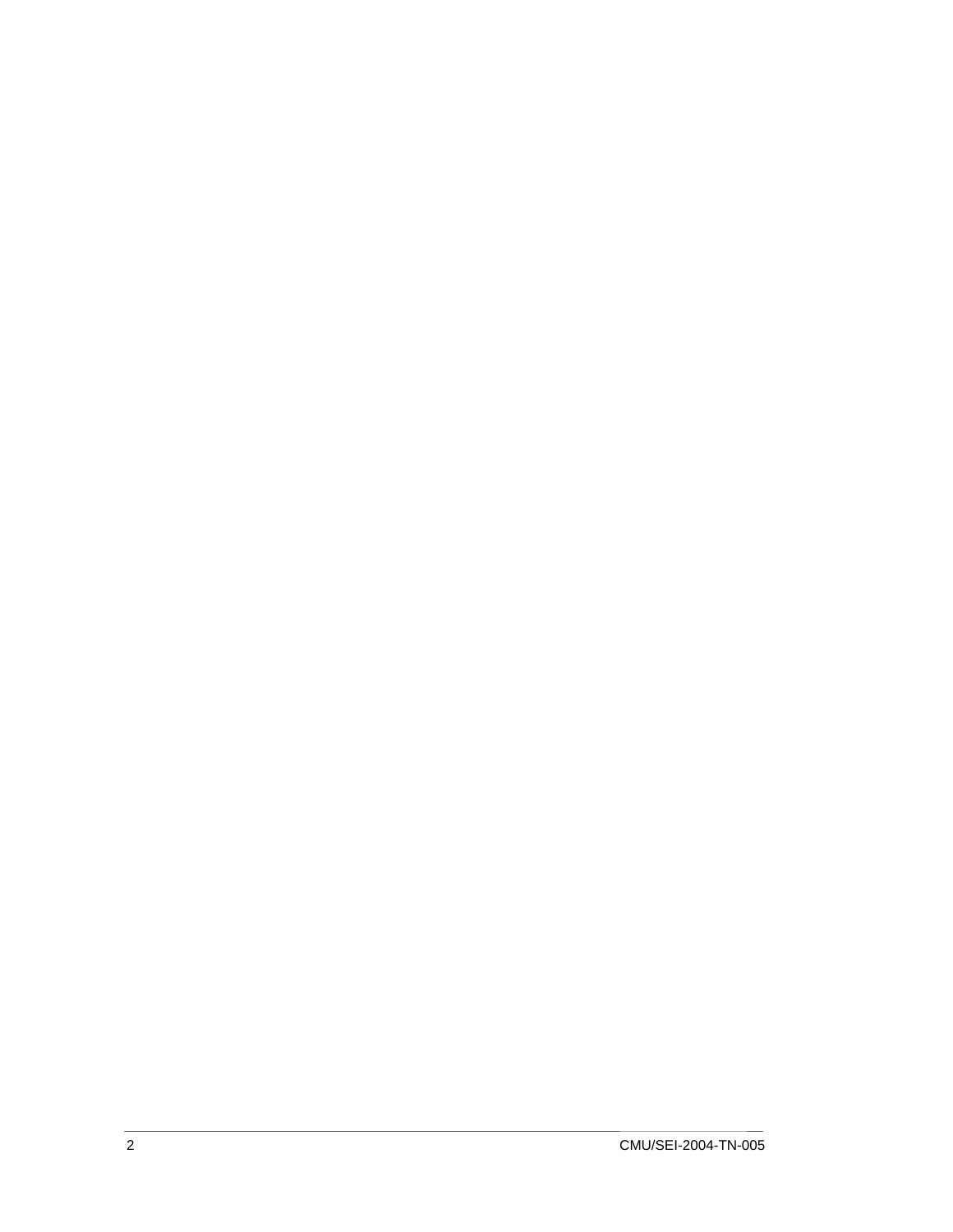### **2 AADL Overview**

The AADL is a modeling notation with both a textual and graphical representation. It provides modeling concepts to describe the runtime architecture of application systems in terms of concurrent tasks and their interactions as well as their mapping onto an execution platform. The AADL offers *threads* as schedulable units of concurrent execution, *processes* to represent virtual address spaces whose boundaries are enforced at runtime, and *systems* to support hierarchical organization of threads and processes. The AADL supports modeling of the execution platform in terms of *processors* that schedule and execute threads; *memory* that stores code and data; *devices* such as sensors, actuators, and cameras that interface with the external environment; and *buses* that interconnect processors, memory, and devices.

Threads can execute at given time intervals (*periodic*), triggered by events (*aperiodic*) and paced to limit the execution rate (*sporadic*), by remote subprogram calls (*server*), or as background tasks. These thread characteristics are defined as part of the thread declaration. Application components interact with other application components and devices exclusively through defined interfaces. A component interface consists of ports for unidirectional flow of data (data ports for unqueued state data, and event data ports for queued message data) and events (event ports) between threads and to and from devices; synchronous subprogram calls between threads, possibly located on different processors; and access to data that is concurrency controlled. Data port connections can be specified to perform mid-frame (*immediate*) communication within the same dispatch period, or phase delayed (*delayed*) communication for data to be available after the deadline of the originating thread. These semantics ensure deterministic transfer of data streams between periodic threads—an important characteristic for embedded control systems. Deterministic transfer means that a thread always receives data with the same time delay; if the receiving thread is over- or under-sampling the data stream, it always does so at a constant rate.

AADL components can have multiple modes. A mode represents a particular configuration of subcomponents and interconnections. Different modes may represent different operational configurations. Mode transitions specify event arrival conditions that cause mode switches to occur.

Application components have properties that specify timing requirements such as period, worst-case execution time, deadlines, space requirements, arrival rates, and characteristics of data and event streams. In addition, properties identify the following: the source code and data that implement the application component being modeled in the AADL; and constraints for binding threads to processors, and source code and data onto memory. The constraints can limit binding to specific processor or memory types, for example, to a processor with DSP support, as well as prevent collocation of application components to support fault tolerance.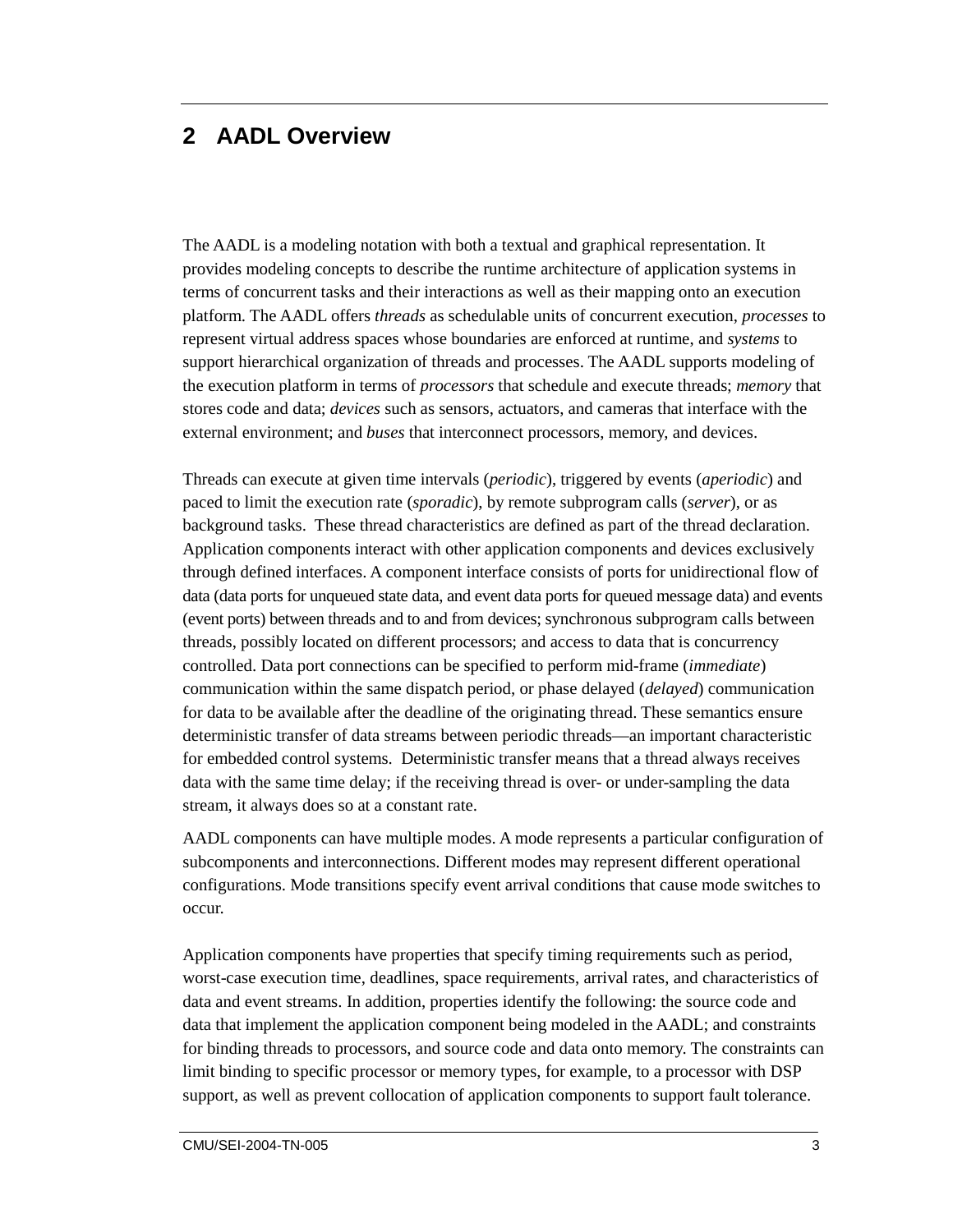The AADL can be used to model and analyze existing systems and to design and predictably integrate new systems. AADL models can be used for both analysis and construction throughout the life of a system. The AADL is extensible in that new properties and specification notations (e.g., constraint notation, reliability model), can be added (via language Annexes) to accommodate analyses not directly supported by the core AADL. Further details regarding the AADL can be obtained by referring to the AADL standard [SAE AADL 03].

The AADL also has a graphical notation to facilitate a visual presentation of the system hierarchy and communication topology. The graphical symbols used in this document are summarized in Figure 1. Some graphical symbols include an icon to indicate that its semantics differ from a similar graphical symbol in the Unified Modeling Language (UML). Some symbols are decorated with additional icons such as circles to represent component properties such as the period of a thread.



*Figure 1: AADL Graphical Icons* 

The AADL can be used in two ways: lightweight analysis of architecture patterns identified in real systems to discover potentially systemic issues, and full-scale analysis of a complete system model with fully quantified system property values. In this technical note we focus on the use of the AADL as an effective tool for initial analysis of embedded systems for potential problem spots. We do so by focusing on different aspects of the embedded system architecture and identifying potentially unanticipated side effects:

- the migration from a statically scheduled system to a preemptively scheduled system to improve resource utilization and create a flexible architecture
- the impact of this change in task scheduling on task communication via shared variables
- the processing of system events by polling
- the scheduling of system partitions as virtual processors, management of end-to-end latency
- the modeling of redundancy in a fault-tolerant architecture

We will examine each of these issues in the next sections.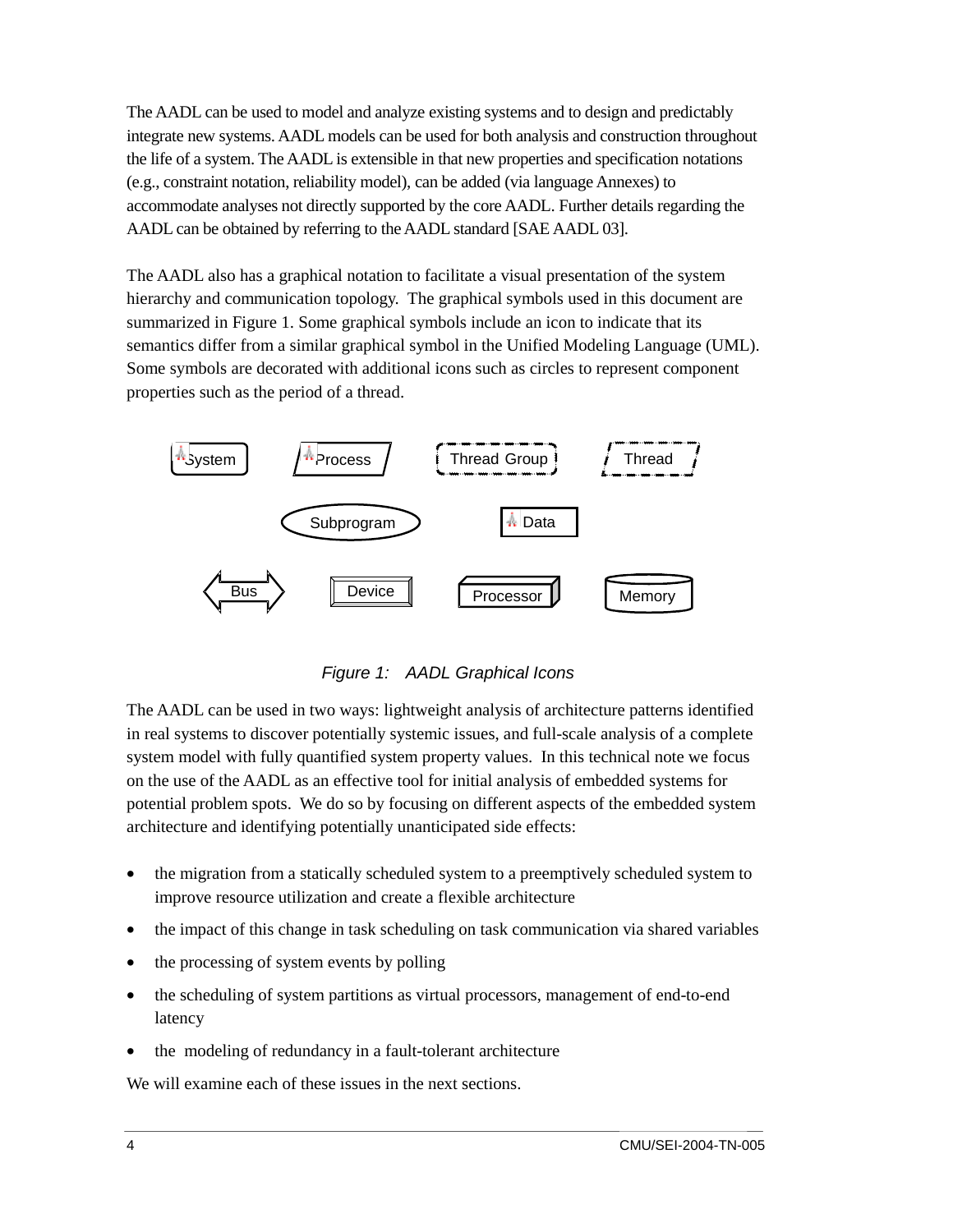## **3 The Avionics System**

The Carnegie Mellon<sup>®</sup> Software Engineering Institute (SEI) applied the AADL to analyze an existing avionics system design. An avionics system typically consists of a collection of hardware and software that controls the flight, navigation, radio communication, and in the case of military aircraft, the targeting and weapons systems. Early generations of digital avionics systems consisted of embedded controllers executing on specialized hardware. As general-purpose processors became faster, controllers were implemented with application software executing with a static timeline and shared variable architecture. Use of shared variables minimized the memory footprint and resulted in efficient communication between components within a controller. This approach led to an efficient implementation with deterministic execution behavior, but resulted in a software runtime architecture that was carefully crafted and difficult to change.

As avionics systems became more sophisticated, controller information had to be exchanged between avionics subsystems, and the systems have been continuously evolving. On the hardware side, high-speed bus architectures have been introduced but weapons systems and other devices still depend on the slower 1553 bus. This has led to a hybrid execution platform with some processors connected only to the high-speed bus, while others act as gateways to legacy hardware (see Figure 2 below).

On the software side, this led to the need for better resource utilization<sup>1</sup> of the available processors, and for a more flexible and distributed software runtime architecture. Preemptive fixed-priority scheduling and rate-monotonic scheduling analysis (RMA) have been introduced by commercial vendors [Klein 93]. This improves resource utilization and offers more flexibility in adding and re-allocating tasks across processors while using design time analysis to ensure that critical real-time deadlines are met. Modularization of the application and port-based communication has facilitated distribution of application components.

Embedded avionics software systems use *partitions* as virtual machines to achieve space and time partitioning [ARINC 653]. A partition provides runtime address space boundary enforcement; that is, code executing in one partition cannot inadvertently overwrite data or code in another partition. Such runtime enforcement of the address space is found in both Portable Operating Systems Interface (POSIX) processes and in the AADL process concept. A partition provides time partitioning by guaranteeing each partition a specified amount of real processor time. A faulty thread in one partition that exceeds its worst-case execution time

 $\overline{a}$ 

Carnegie Mellon is registered in the U.S. Patent and Trademark Office.

<sup>1</sup> Better resource utilization means being able to execute a larger number of tasks while continuing to meet all deadlines.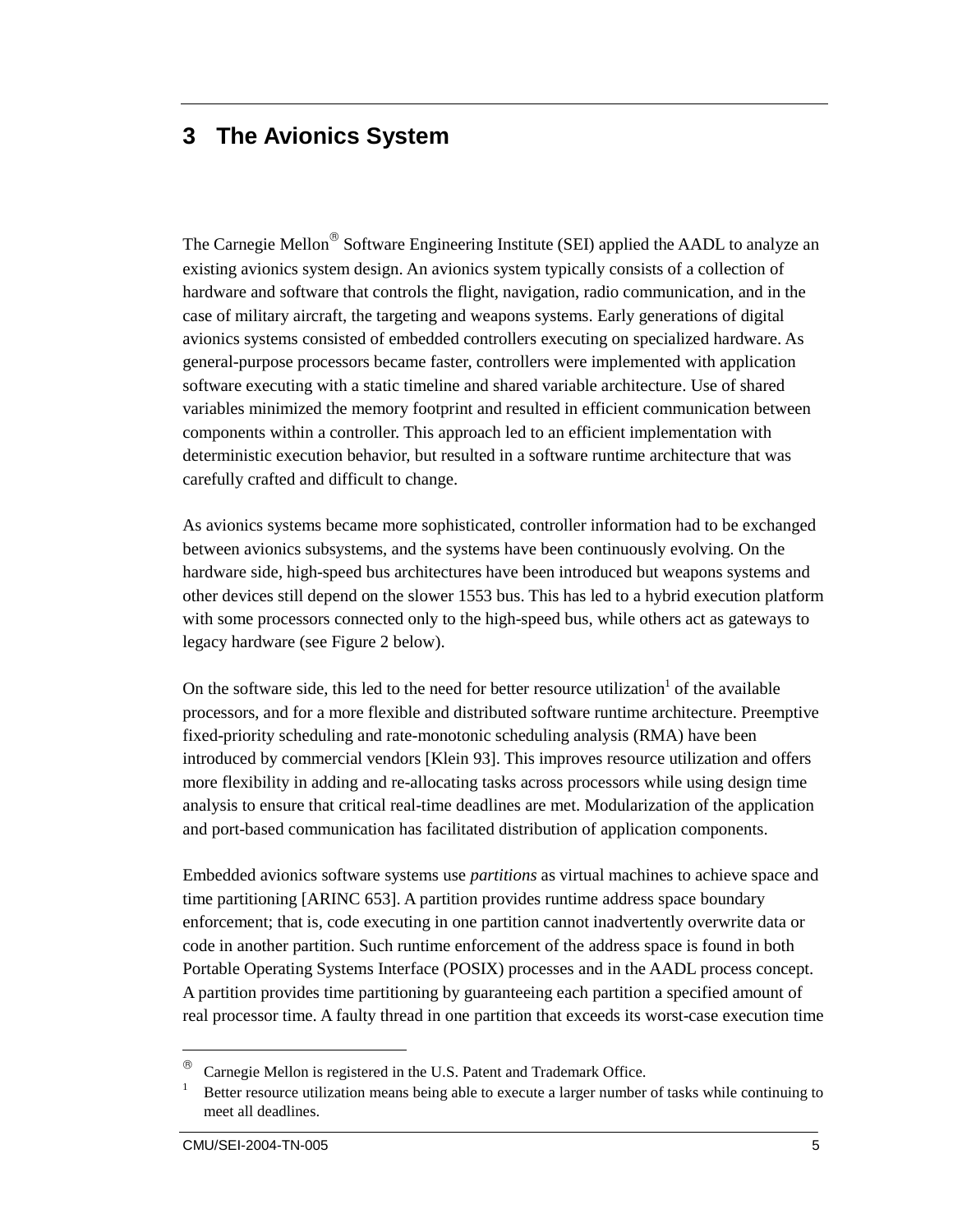cannot affect the execution of threads in other partitions. This is accomplished by scheduling the partitions on a static timeline. In other words, within a given time frame each partition sharing a processor will be given the processor for a specified amount of time. Each partition can then allocate this time to its tasks (called processes in Aeronautical Radio Incorporated [ARINC] 653 and threads in POSIX and AADL) according to its scheduling protocol. Tasks (a set of routines that execute within a partition) communicate across partitions through messages. This permits tasks to be relocated across processors for load-balancing purposes.



*Figure 2: Typical Documentation of Avionics System Architecture* 

A typical diagram of such a software architecture mapped onto the hardware is shown in Figure 2. The figure shows two multifunction displays (MFDs), one for the pilot and one for the copilot. The MFDs provide menu-based access and data entry for different avionics subsystems and display warnings and alerts. Each MFD has a display processor that can host application functionality as well. Each application subsystem is implemented as a separate partition. The following application subsystems are shown as hosted by the MFD processors: MFD display manager (DM), warning and annunciation manager (WAM), page content and menu manager (PCM), and flight director (FD). The mission processors host the communication manager (CM), weapons manager (WM), situational awareness (SA), flight manager (FM), mission sensor manager (MSM), and the software interface to the MIL-STD-1553B communication bus (1553) and the devices hosted by it.

These types of 'architecture' drawings tend to raise more questions than they answer. For example, are the four DMs redundant or do they represent separate functionality? What are the delays (processing and communication) of certain signal paths? When a pilot selects a display to show engine-operating characteristics, how is the command processed and from where are the data values obtained? The answers to these types of questions are typically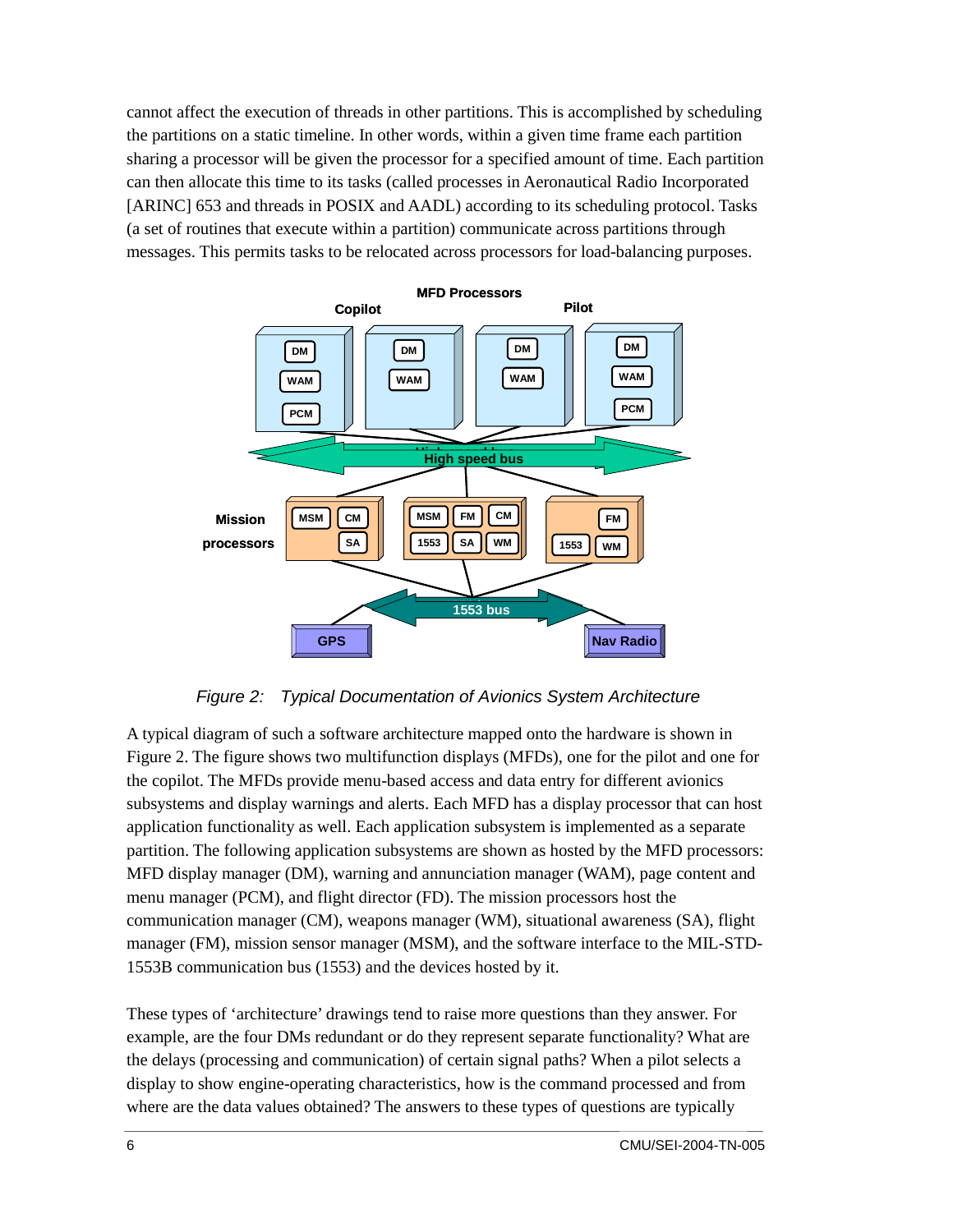embedded in textual descriptions throughout the design document. We will explore these questions in the following analysis sections based on an AADL model of the avionics system.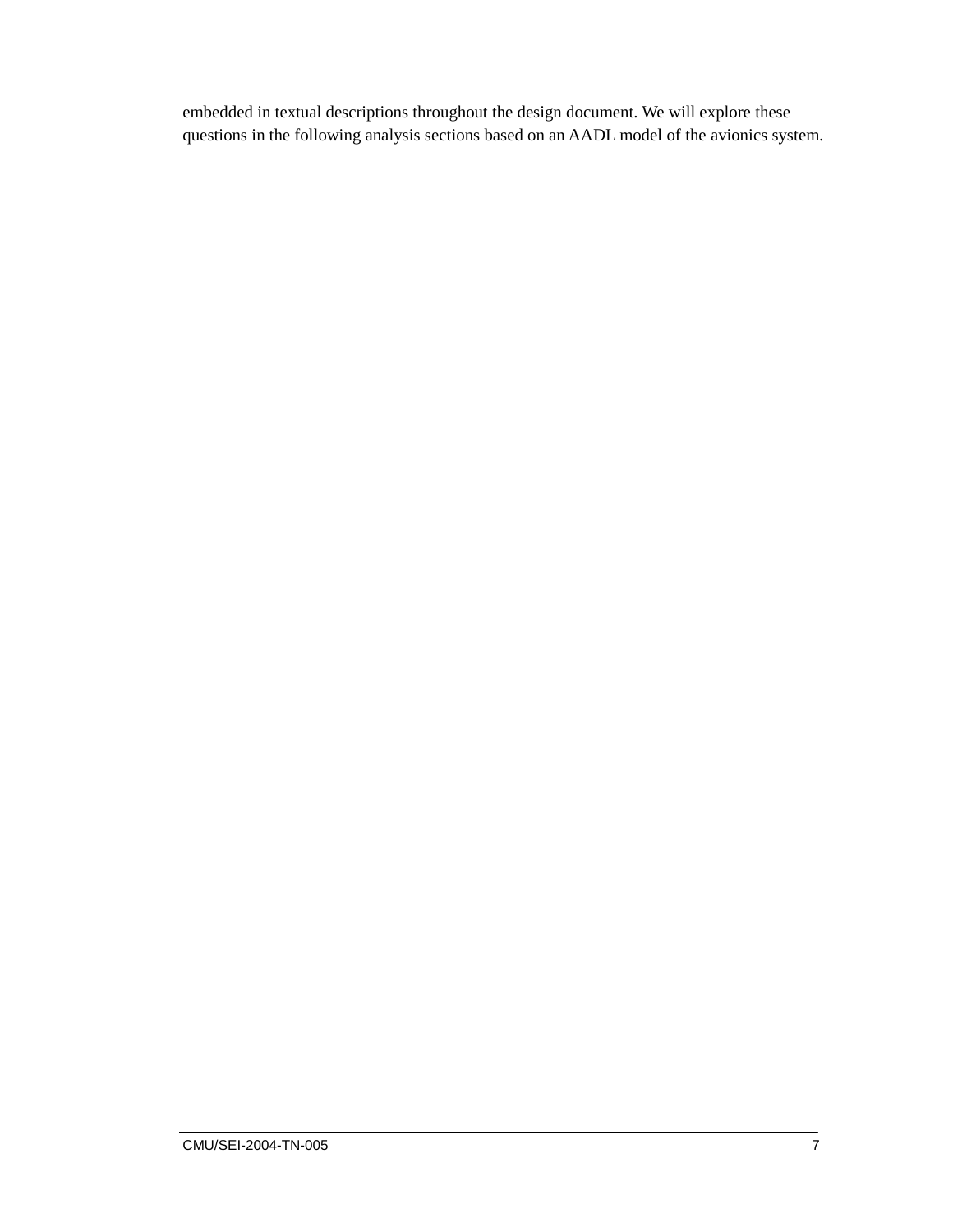# **4 Preemptive Scheduling and Port Communication**

In the following discussion, we will focus on a flight manager subsystem executing within one of the partitions. This subsystem consists of several components that process signal data in a certain order, with some components operating at 20Hz while other components operate at lower rates.

The focus of this section is the use of preemptive fixed-priority scheduling to achieve better resource utilization and a more flexible system design. In addition, port communication between threads within a partition is used to achieve more modifiable and configurable system designs while maintaining predictable and efficient execution and communication.

### **4.1 Shared Data and Fixed Execution Order**

In many cases legacy implementations of embedded systems are simply augmented with a logical thread that performs communication with other partitions via send and receive routines, sending data from the common data area and placing the received data into the common data area.



*Figure 3: A Cyclic Executive Within a Partition* 

Communication with other partitions is shown in Figure 3 as a periodic input/output (I/O) thread. Communication between logical threads within the partition employs a common data area for two reasons: (1) the legacy code can be used unchanged; (2) this form of communication is highly efficient as no data is moved or copied between threads.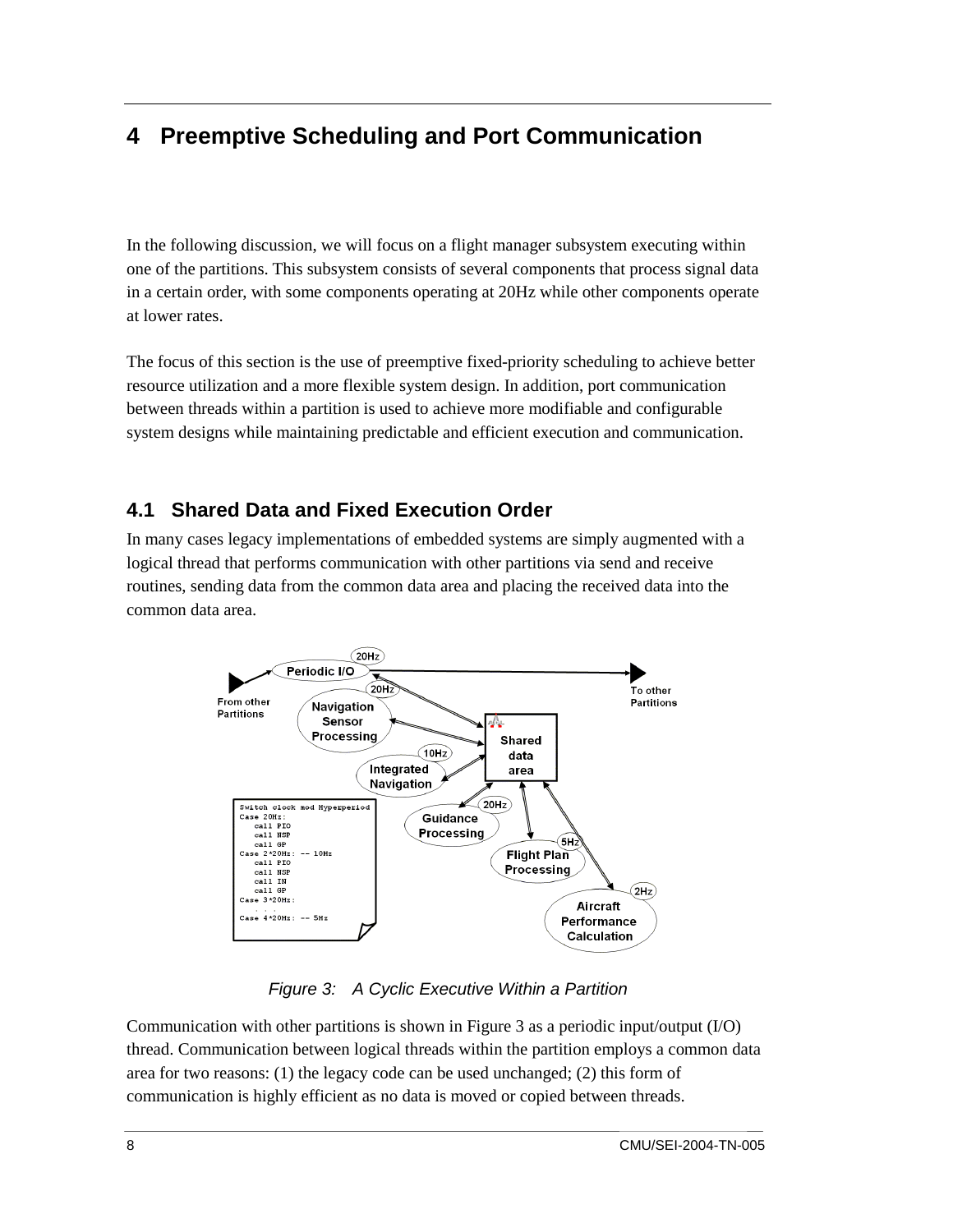The execution order of the tasks is determined by the call order in the cyclic executive. Lower rate tasks are called at a lower frequency. The call order has been carefully crafted to achieve the desired flow order of signal data through the tasks. Figure 3 shows the call order visually by placement of the tasks from top left to bottom right.

Data flow information typically has to be inferred from the call order and a description of the data elements accessed by different components. This information is often located in different parts of the design document. Figure 4 shows each data element explicitly and indicates which tasks read from it or write to it. This makes data flows more apparent. For example, Guidance Processing passes data to Flight Plan Processing and also receives data from Flight Plan Processing. Given the call order, data is passed to Flight Plan Processing in one processing step (minor frame) and received in the next processing step.



*Figure 4: Data Flow in Form of Read and Write Access* 

In a cyclic executive, tasks are invoked in sequence and must complete execution before the end of the minor frame. The execution of one task cannot preempt the execution of other tasks. As a result, a task always sees data from another task either from the previous minor frame or from the current minor frame; that is, data communication is deterministic.

### **4.2 Use of Preemptive Fixed-Priority Scheduling**

Preemptive fixed-priority scheduling is offered as a solution for improving resource utilization of processors and to increase the flexibility of evolving embedded systems while ensuring that deadlines are met. In particular, if used with RMA, a system design can be analyzed at design time to determine whether all deadlines will be met despite the fact that tasks can preempt each other.

A naïve way of introducing preemptive scheduling into this example is to turn each task into a separate thread (shown as a dashed parallelogram in Figure 5). To ensure the desired flow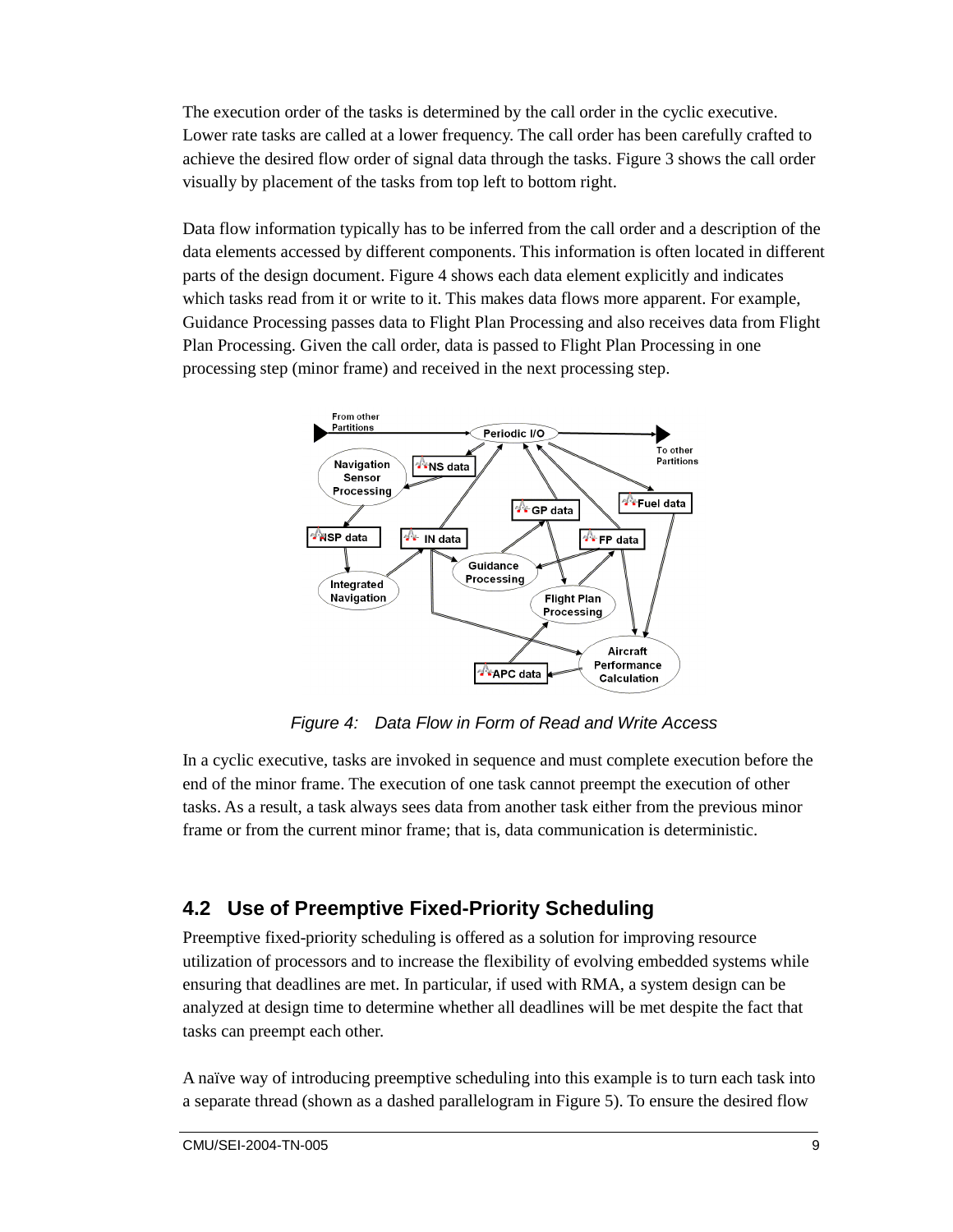of data between components, priorities are assigned to the threads according to the desired execution order. The result is in priority inversion; that is, a lower rate thread has a higher priority than a higher rate thread. For example, the lower rate Integrated Navigation task is given a higher priority than the higher rate Guidance Processing task. This priority inversion does not occur if all threads can complete their execution in a minor frame; that is, they have a pre-period deadline corresponding to the highest rate thread. In that case deadlinemonotonic analysis, a variant of RMA, ensures that deadlines will be met. A consequence of this assumption is that no thread is preempted and thread execution is the same as that of a static timeline. In other words, assigning priorities to enforce an execution order incurs the runtime overhead of preemptive scheduling without obtaining the benefits of improved resource utilization and flexibility.



#### *Figure 5: Preemptive Scheduling with Priority Assignment*

A better way is to assign priorities according to task rates (rate-monotonic scheduling). In that case, tasks can potentially be preempted. For example, the Integrated Navigation task in the example may be preempted by a new dispatch of the Guidance Processing task. This can occur if, as a result of a code change, a component execution time increases.

However, preemption of a thread that communicates with other threads through a common data area introduces two potential problems: communication of consistent data and nondeterministic transfer of data. For example, the preempted thread may be in the middle of reading several data elements when it is preempted by a thread that updates those data elements. As a result, the preempted thread may have read the old value of one data element and the new value of another data element; that is, it may operate on inconsistent data. This problem can be addressed by ensuring that a thread reads or writes all data as an uninterruptible operation or by setting a mutex lock.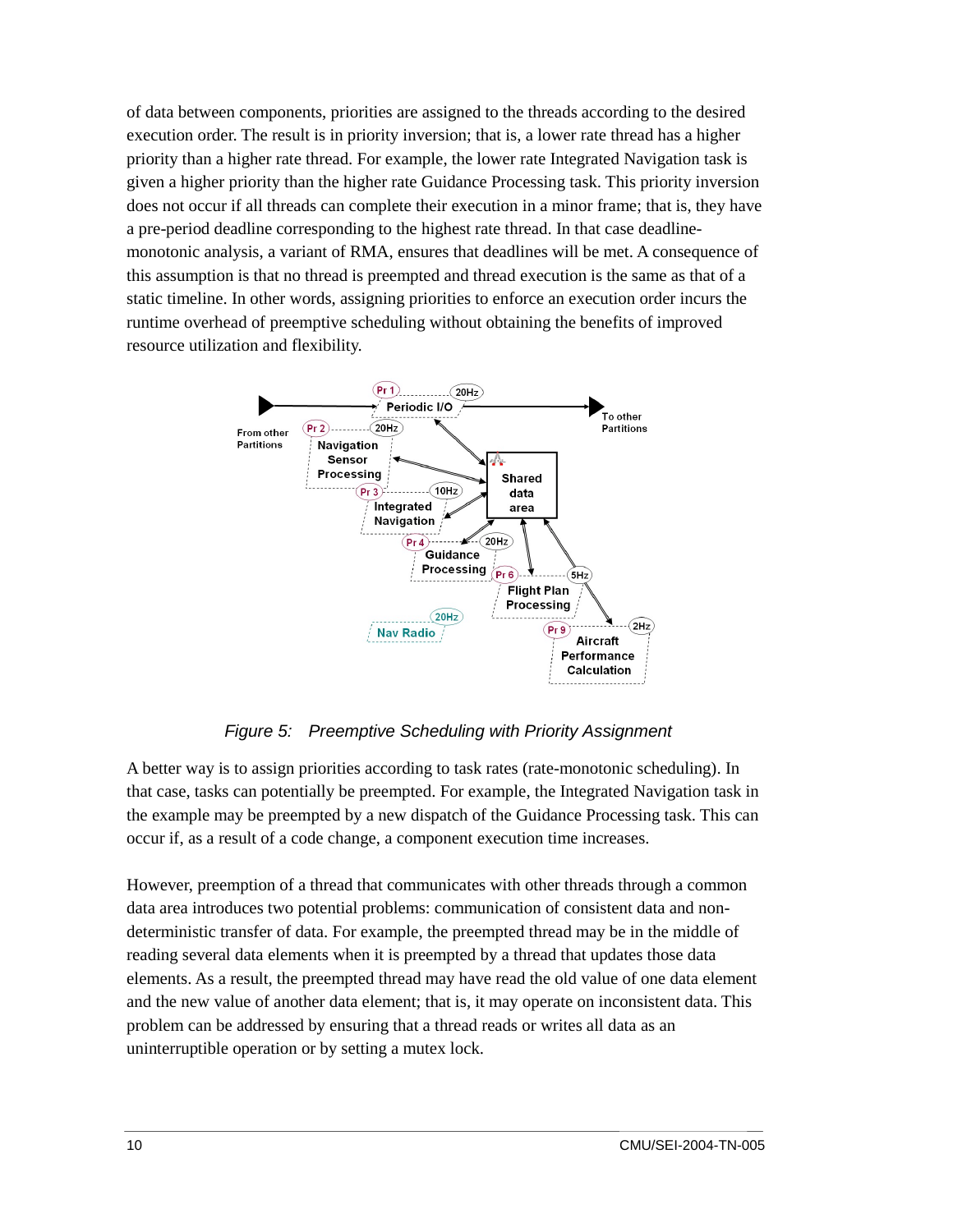Non-deterministic data transfer occurs if a receiving thread sometimes receives old data values and sometimes receives new data values. This can occur if a lower rate thread sometimes is preempted by a receiver thread before it writes the new data values, and sometimes after it writes the new data values. This means that the receiving thread sometimes receives data within the same minor frame and sometimes it is phase delayed. In some cases, the recipient is insensitive to such non-determinism. In other cases the recipient compensates for the non-determinism; for example, to a controller it may look like noise in the sensor data stream. Finally, the non-determinism could result in undesirable consequences; for example, if the recipient displays a target position, the non-determinism could cause the displayed position to oscillate, blurring the display.

#### **4.3 Port-Based Communication**

Development of embedded systems applications, whose components interact through port communication, is becoming accepted practice. The AADL promotes port-based communication between all application threads, both within and across partitions. Furthermore, it distinguishes between queued message communication and unqueued state communication. Finally, the AADL distinguishes between immediate (mid-frame) and delayed (phase-delayed) communication of state data between periodic threads in a deterministic manner. Such communication semantics can also be found in real-time OS standards such as OSEK [OSEK 03]. In this section, we model communication within the flight manager partition through ports and discuss the issue of efficient communication implementations.

AADL *data ports* represent unqueued transfer of state data with the following semantics. From the perspective of application code, AADL ports are data variables. An *out data port* of one thread can be connected to an *in data port* of another thread. For periodic threads the connection can be declared to be delayed or immediate. In the case of a delayed connection, the value of a recipient's *in port* is set at dispatch time to be the most recent value made available from the sender's *out port*. This is the out port value at the most recent deadline of the out port thread. In other words, the received data value is phase delayed by the period of the receiving thread. In the case of an immediate connection, the transfer semantics are those of mid-frame communication. If both threads are dispatched at the same time, the thread with the out port executes first. At its completion, the data is transferred to the *in port*. Although dispatched at the same time, the execution of the receiving thread is delayed until the completion of the sending thread. Once a thread executes its *in port,* values do not change, even if the thread with the connected *out port* provides a new data value. This ensures deterministic data communication between periodic threads.

The AADL-based model of the flight manager is shown in Figure 6. All data communication is modeled by ports (black triangles) and connections; there is no need for shared data and coordinating concurrent access through locks. No task priorities have been specified by the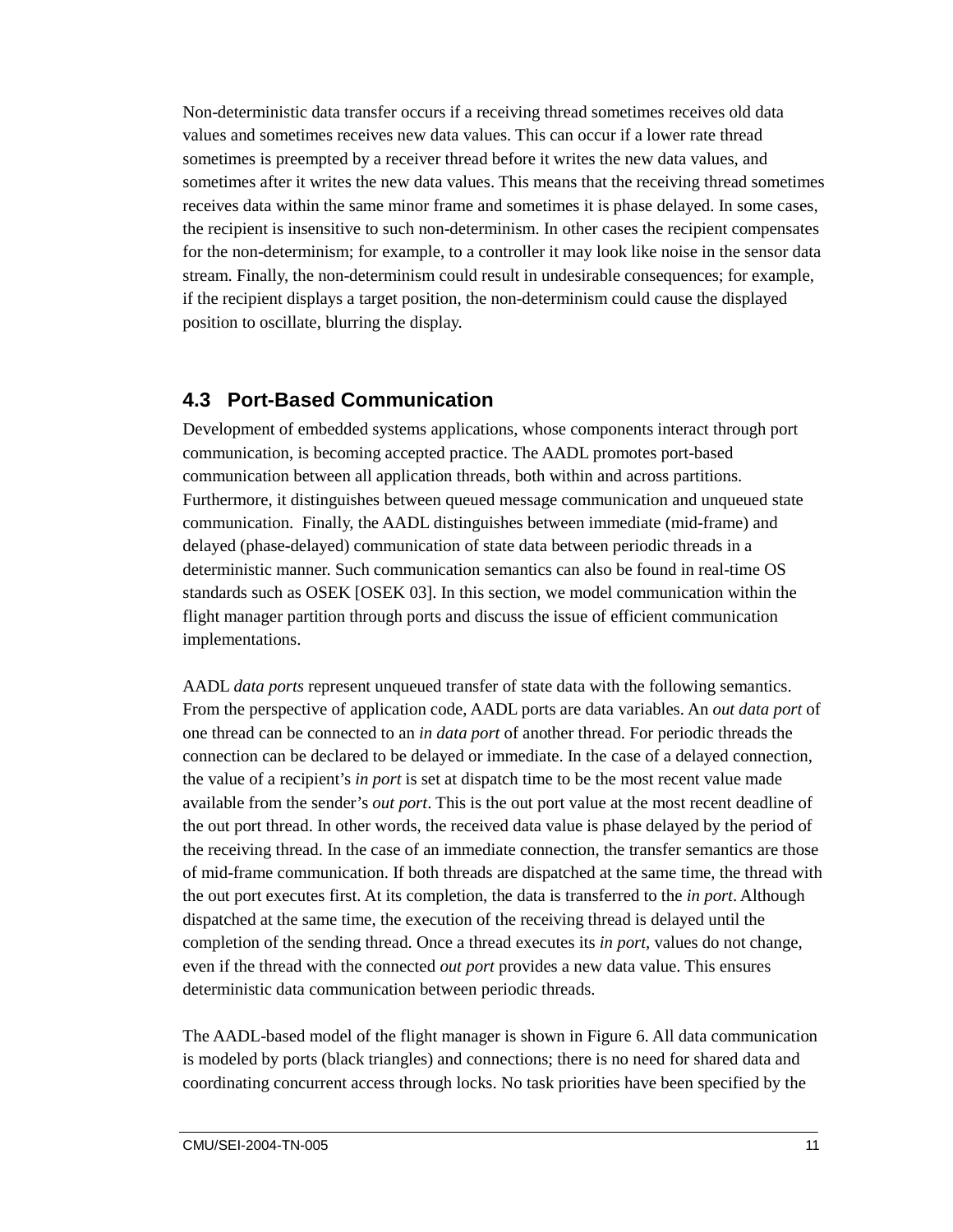modeler. They are determined according to the scheduling protocol; in the case of rate monotonic scheduling, according to the thread periods.



*Figure 6: Port and Connection Based AADL Model of the Flight Manager* 

The model indicates which connections are *immediate* (solid line) and which are *delayed* (solid line with crossing double line). Cyclic sequences of immediate connections are not permitted since they cannot be achieved. Such cycles can be detected by an analysis tool. If the application developer documented an acceptable phase delay for a task (in a port property) the degree of actual phase delay can be calculated and compared against the acceptable value (see Section 7.1).

Note that the periodic I/O task is not represented explicitly in the model. The periodic I/O task achieves two objectives: (1) it groups several data items together and sends them as a composite data item (that is, the values of several output ports are sent together); (2) it always sends the data phase delayed at the start of the next period. In the AADL, these two concerns are modeled separately. Time-consistent data transfer of multiple *out data ports* is modeled by an aggregate data port (shown as hollow triangle), and phase delay as delayed connection. The application developer now has the choice of transferring the data immediately or delayed, by choosing the appropriate connection symbol.

The implementation of port-based data communication can be as efficient as the use of a common data area. An AADL-based tool can determine whether two communicating threads can preempt each other by examining the life span of the ports involved in a connection for each thread dispatch. If the life span of the two ports does not overlap, the same memory location can be used for both the out port and the in port. For example, the immediate connection semantics ensure that, for two connected threads with the same period, the thread with the out port executes first and the thread with the in port executes second; moreover, the first thread does not execute again until the second thread has completed.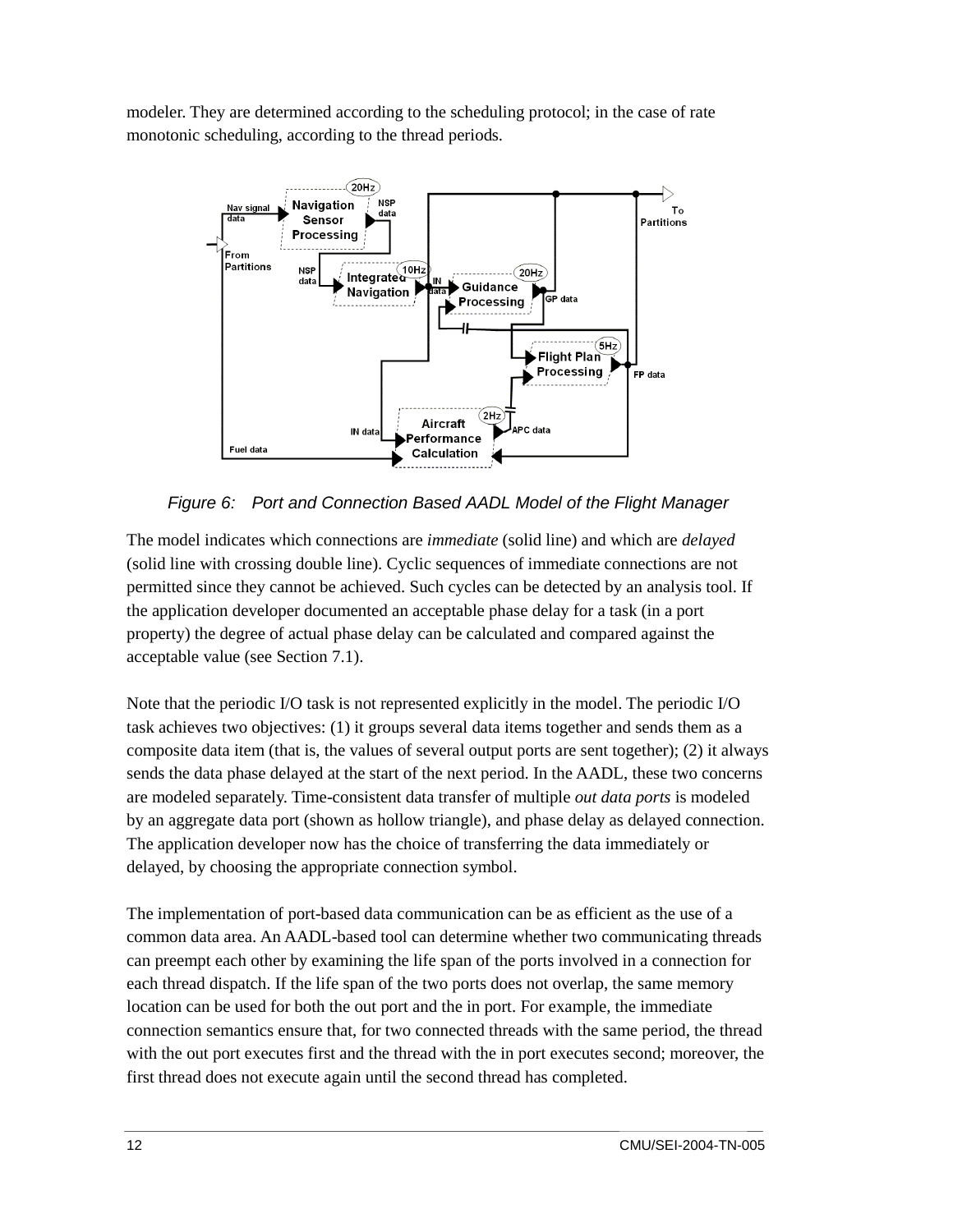A thread takes data from an *in data port*, performs some computation, and places the result in an *out data port*. Normally, the *in data port* and the *out data port* are represented by two separate source code variables. In the AADL, a thread can declare a port to be an *in*-*out port*, represented by a single source code variable. If that is the case, then a sequence of several threads connected by immediate connections can be optimized to a single source code variable.

In the case of the flight manager example, there is a sequence of immediate connections that includes several 20 Hz threads and the 10 Hz Guidance Navigation thread. The semantics of immediate connections implies that a lower rate thread followed by a higher rate thread in the communication sequence must complete before the deadline of the higher rate thread for it to meet its deadline. As we observed in the previous section, this leads to a cyclic executive execution pattern. We can increase resource utilization by not requiring immediate connections between the threads—in particular between a lower rate thread and a higher rate thread. In the context of the AADL-based model, this can be easily analyzed by turning immediate connections into delayed connections. On one hand, scheduling analysis can determine any gain in resource utilization. On the other hand, the developers of succeeding components in the sequence can examine whether their component can accommodate the additional phase delay. Changing an immediate connection to a delayed connection affects the life span of ports. A tool can determine whether an overlap in life span has been introduced that requires the use of separate port variables.

### **4.4 Observations on the Use of the AADL**

The AADL separates runtime architecture design decisions from implementation decisions, and application component development from architecture design. At the same time, it precisely specifies temporal properties of both task execution and communication in such a way that application developers (control engineers) can develop their components against documented assumptions regarding sampling rates, phase delay of data, and processing rates. The semantics of AADL periodic thread execution and data port connections ensure deterministic and consistent data communication. At the same time, implementation of task dispatching and communication can be delegated to tools. Such tools can generate task dispatch code and communication code that correctly implement the intended temporal semantics. In addition, these tools can produce highly efficient implementations by taking advantage of information and analysis results from the AADL model.

Separation of architecture design from implementation concerns allows a software system engineer to investigate alternatives that improve the performance characteristics of an embedded system in cooperation with control engineers. One example is control engineers analyzing the sensitivity of their controllers to variations in phase delay, while software system engineers identify improvements in resource utilization. Another example is sensitivity analysis by control engineers to changes in sampling and execution rates, while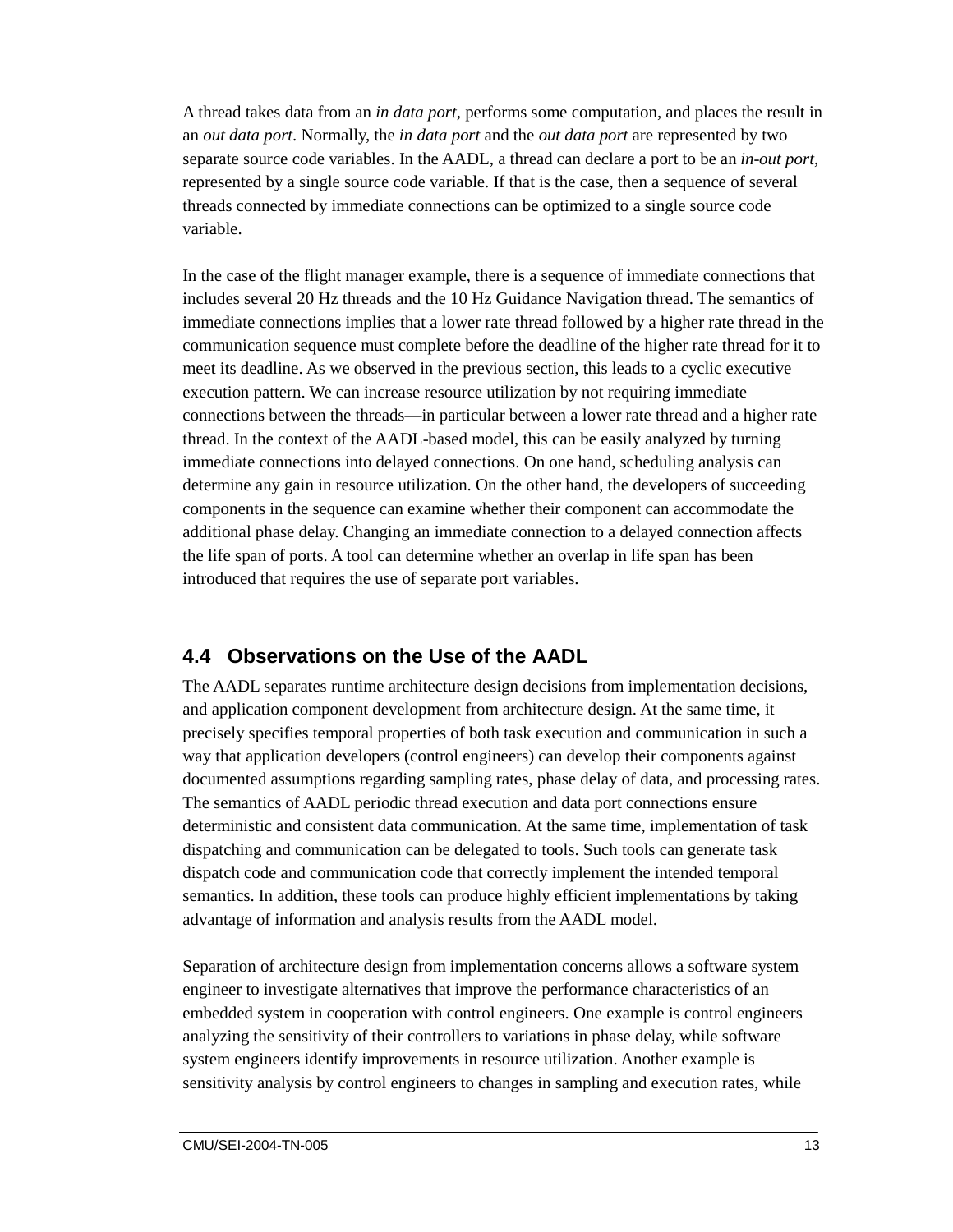system engineers investigate the impact of rate changes on schedulability and resource utilization.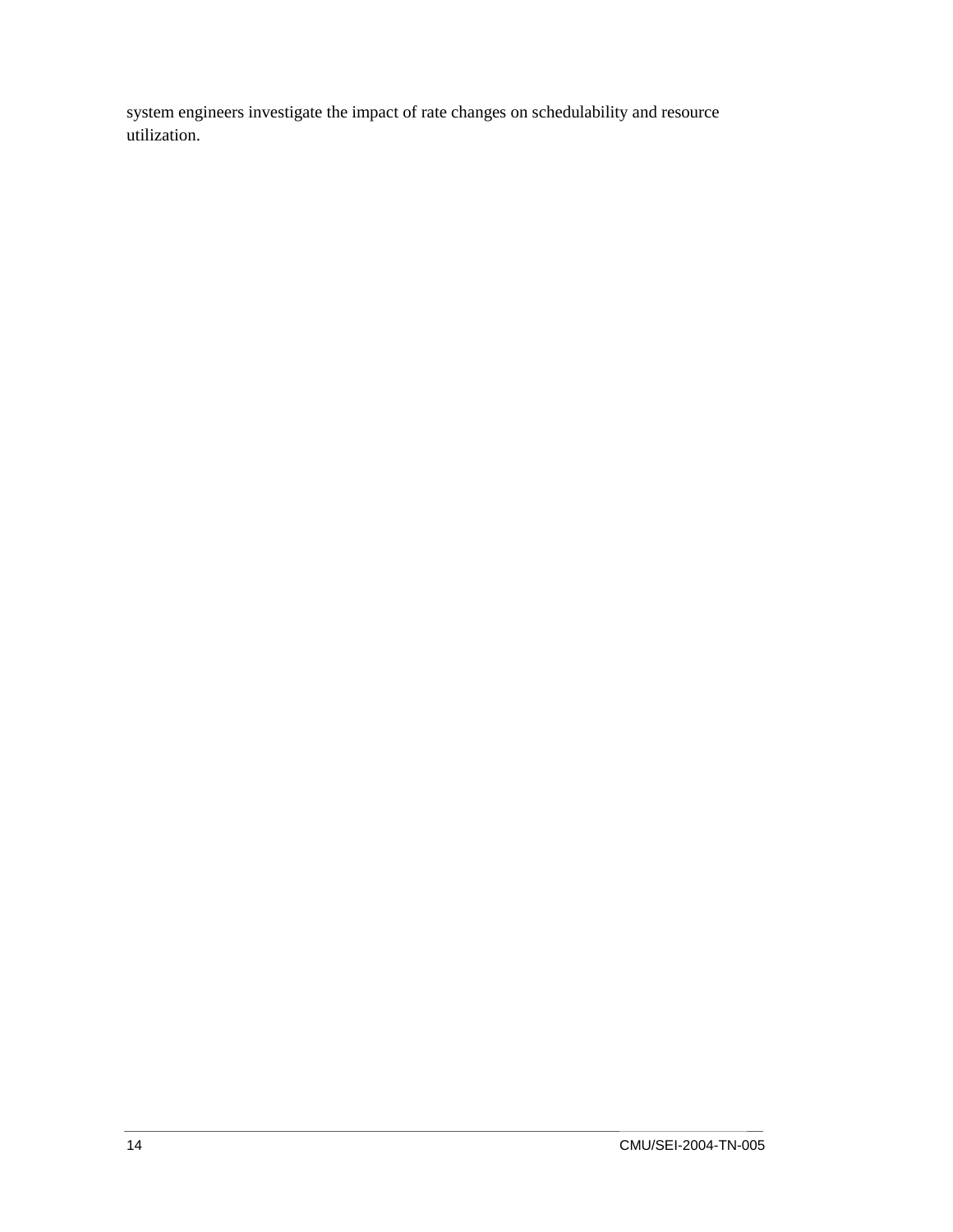# **5 To Poll or Not to Poll: Event Processing**

Many real-time system designs rely on fixed periodic execution schemes to ensure determinism. However, most application domains are replete with aperiodic behaviors. The cockpit is full of switches that result in state changes. Furthermore, the MFD provides a programmable set of 'soft' switches and selectors. The sources of these events are pilot actions such as changing navigation radio channel settings or calling up a new status display by menu selection. A common technique to service these events is by periodic threads monitoring state data and taking action when the state changes. This polling technique is used for two reasons: this is how the service was provided in cyclic executive implementations, and polling maintains the periodicity of threads to be scheduled. Since events potentially can arrive at non-deterministic rates, event-based processing can potentially generate a processing load high enough to result in missed deadlines for periodic sensor data processing tasks.

In this section, we examine the polling technique for event processing and discuss eventprocessing alternatives that can be explicitly modeled in the AADL.

### **5.1 Event Polling**

In the avionics system example, there are a number of tasks whose purpose is to identify events and take action when they occur. One example is polling for the pilot to change the channel selection of the navigation radio (NavRadio). This is done by a 20Hz task that observes the switch and dial state of the physical NavRadio interface. This state change is then translated into a request sent to the actual NavRadio device that is attached to the 1553 bus. The polling rate is chosen to be high enough that no state change, (e.g., a flip of the switch) is missed. A second example is the task responding to menu selections on the MFD. A DM task polls the MFD touch screen state at a rate of 20Hz. This rate was chosen to keep response latency to a minimum. When a menu selection is detected by the polling DM task, information is sent to the PCM. The PCM determines which command was selected and contacts the appropriate subsystem to provide the appropriate page content. Once the content is received, it is built into a page to be displayed by DM. At that point, the pilot can select the next menu item.

Polling maintains a deterministic execution pattern with a well-defined reaction latency. Polling eliminates system overload due to a surge of events. In addition, polling rates can be adjusted to accommodate minimum state change intervals and to ensure minimum reaction latency. Polling is also used when input hardware devices do not produce interrupts in the system.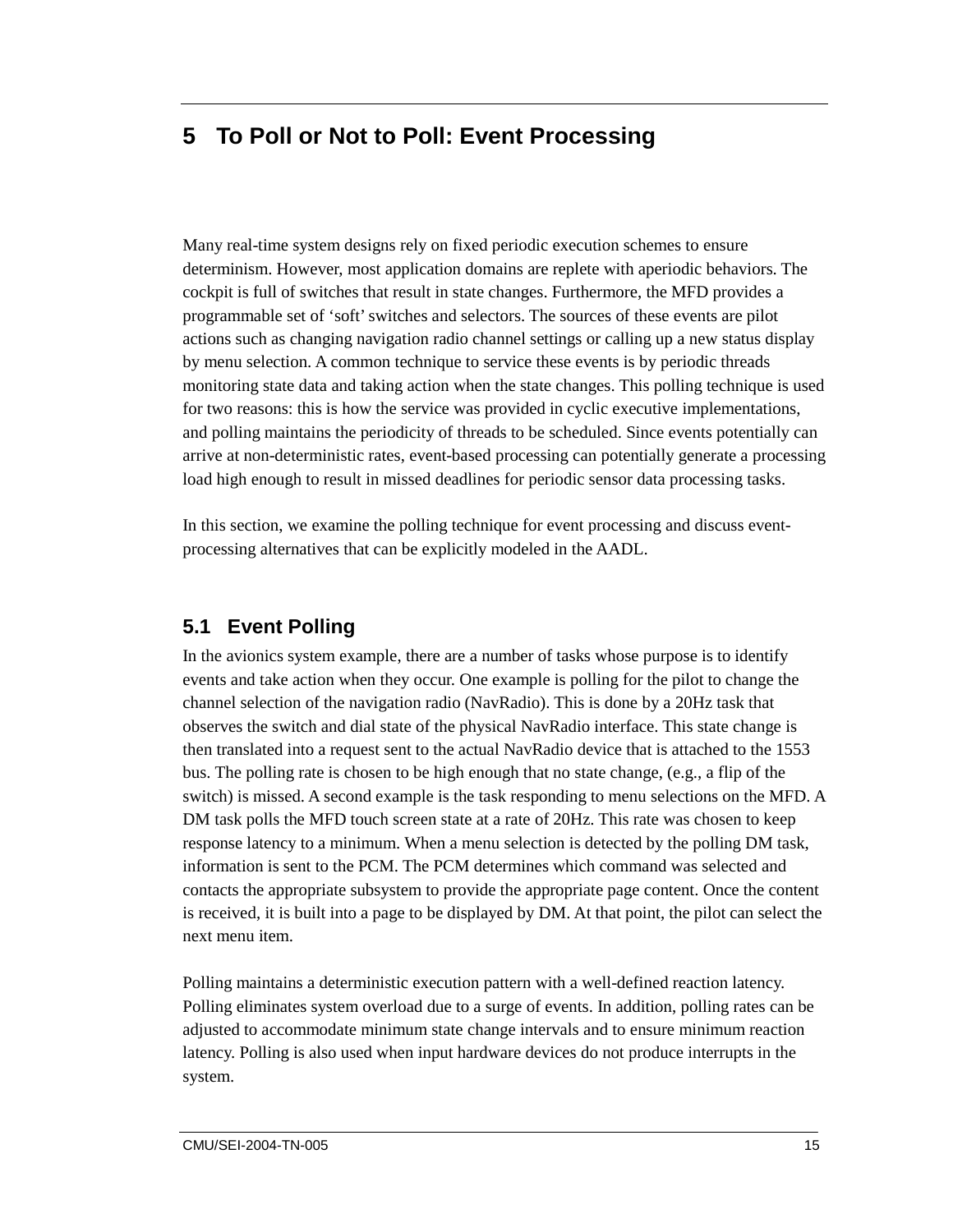Polling also raises issues. In the example system, the NavRadio thread executes in the flight manager partition. The NavRadio task was considered to be less important than some of the periodic signal data processing tasks; therefore it was assigned a lower priority (see Figure 5). This resulted in additional priority inversion.

Polling can also result in significant inefficiencies in resource utilization. For example, consider the 20Hz task monitoring menu actions. If we treat the task as a bona fide 20Hz periodic thread to determine schedulability of the system, we reserve processor time corresponding to its worst-case execution time, that is, the execution time it takes to process an actual event. However, the menu event can only occur at a maximum rate of 4Hz since processing a menu event involves five inter-partition communication steps. This means that only 20% of the processor resource allocated to this task is utilized. Similarly, we may have as many as 50 threads monitoring various switches and dials in the cockpit. However, a pilot cannot activate all switches simultaneously.

### **5.2 Event Processing by Sporadic Server**

The AADL provides aperiodic and sporadic threads and event or event data port connections for modeling event-based processing. Aperiodic threads are dispatched by the arrival of events (e.g., lack a bounded minimum interval between subsequent instances). If the thread is active on event arrival, the event is queued and the thread is redispatched immediately upon completion of the previous dispatch execution. Sporadic thread dispatches are also triggered by event arrival, but the dispatch rate has a specified lower bound. This means that when events arrive in rapid succession, their processing is paced to a specified maximum rate and events are temporarily queued to meet the maximum dispatch rate requirement. This limits the potential resource requirements of event-driven threads.

Schedulability of periodic threads with co-existing event-driven threads can be determined in two ways: 1) treatment of aperiodic threads as periodic threads, and 2) use of a sporadic server scheduling scheme. The event-driven threads can be treated as periodic threads with a period that corresponds to the minimum interarrival time of their events. However, if the event arrival rate is stochastic with spikes in arrivals, the resulting schedule reserves resources for event processing as if event spike conditions are the norm. However, in many cases event processing has a bounded response time requirement that does not represent a hard deadline.

The sporadic server-scheduling scheme has been introduced and is supported by AADL to improve resource utilization for event-driven threads. A sporadic server handles aperiodic and sporadic thread execution [Klein 93]. With respect to co-existing periodic threads, the sporadic server is treated as another periodic thread and RMA ensures that all deadlines are met. Aperiodic and sporadic threads only execute when the processor is allocated to the sporadic server; thus, they do not affect the schedulability assurance of the periodic threads. The sporadic server has a scheduling policy for servicing these event-driven threads to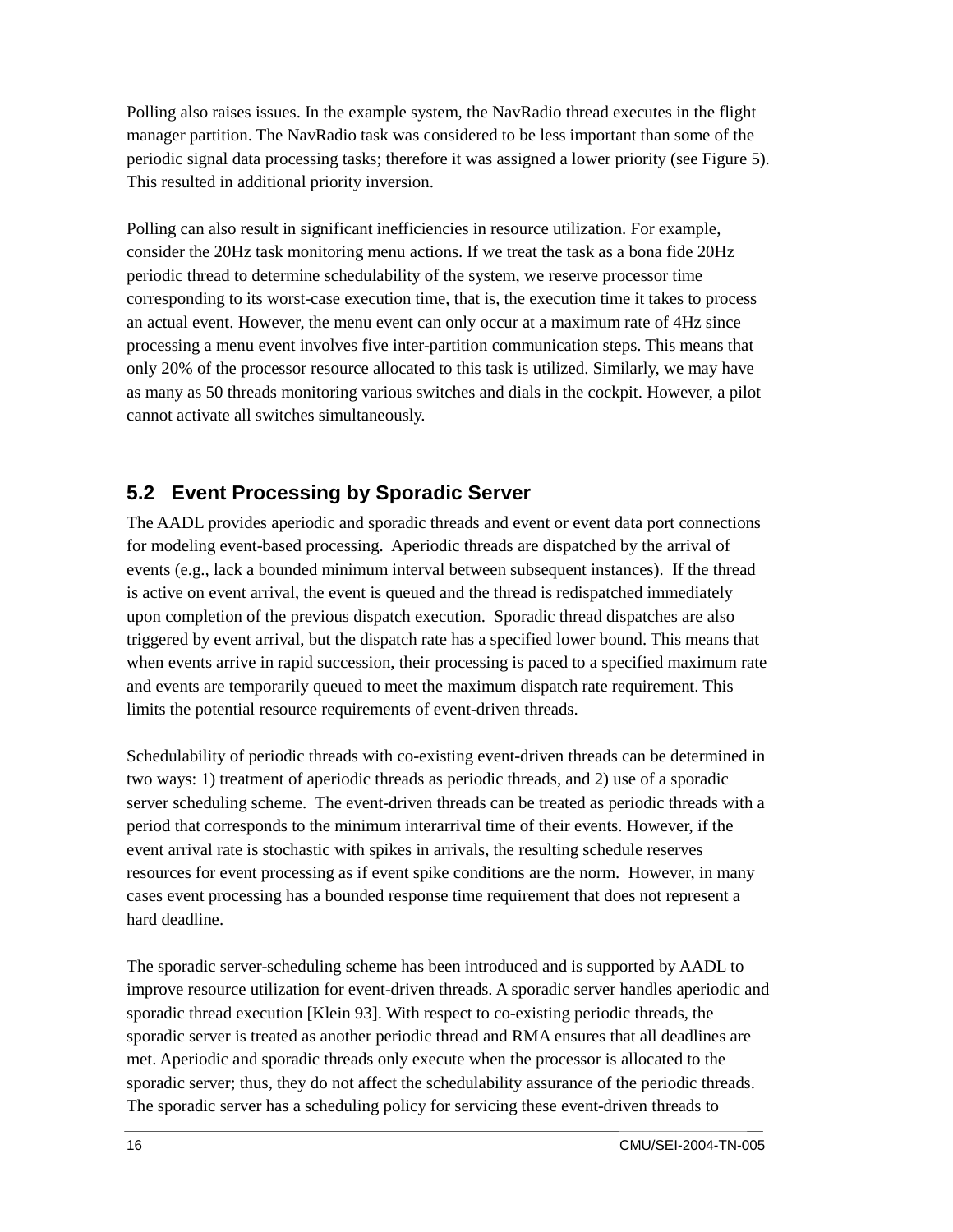minimize response time. A sporadic server can be integrated into the system scheduler or implemented at the application level. Resource utilization for event-driven threads can be further improved without affecting the schedulability of co-existing periodic threads by the use of a slack-stealing scheduling technique [Binns 97].

In the avionics example, we can specify the NavRadio thread to be a sporadic thread. We can bound its dispatch rate to the shortest time it takes to process a NavRadio command. For example, querying the current channel setting requires the NavRadio thread to send the request to the device on the 1553 bus and wait for a response. This command latency can be determined from a flow specification in the AADL model. Thus, a realistic rate of command events for NavRadio may be much less than 20Hz. Furthermore, if rate monotonic scheduling is used the thread priority is determined by the thread period; thus, a potential cause of priority inversion is eliminated.

A sporadic server can handle event-driven threads that are dispatched by different event streams. Earlier we made the observation that some event streams cannot occur at the same time. For example, the pilot can flip only a certain number of switches at any one time. Furthermore, the operational mode of the system may limit the number of subsystems that are active at any one time and that require event-driven interaction. Operational modes and active subsystem configurations are modeled by AADL modes. Based on mode information we can determine realistic processing load requirements for a sporadic server and scale its resource allocation accordingly.

### **5.3 Observations on the Use of the AADL**

Polling has been used as an approach to handle event processing in a way that maintains the predictability of periodic thread execution. High polling rates increase responsiveness to events, but they reserve unused processor resource to the polling thread, and as a result reduce the number of threads that can be accommodated on a processor while maintaining schedulability.

The AADL provides explicit support for modeling event-driven systems through aperiodic and sporadic threads. It supports scheduling techniques that maintain the schedulability of coexisting periodic threads. Its modeling support for flow specification and operational modes permits a system engineer to determine realistic event rates based on operational context and considerably improve processor utilization.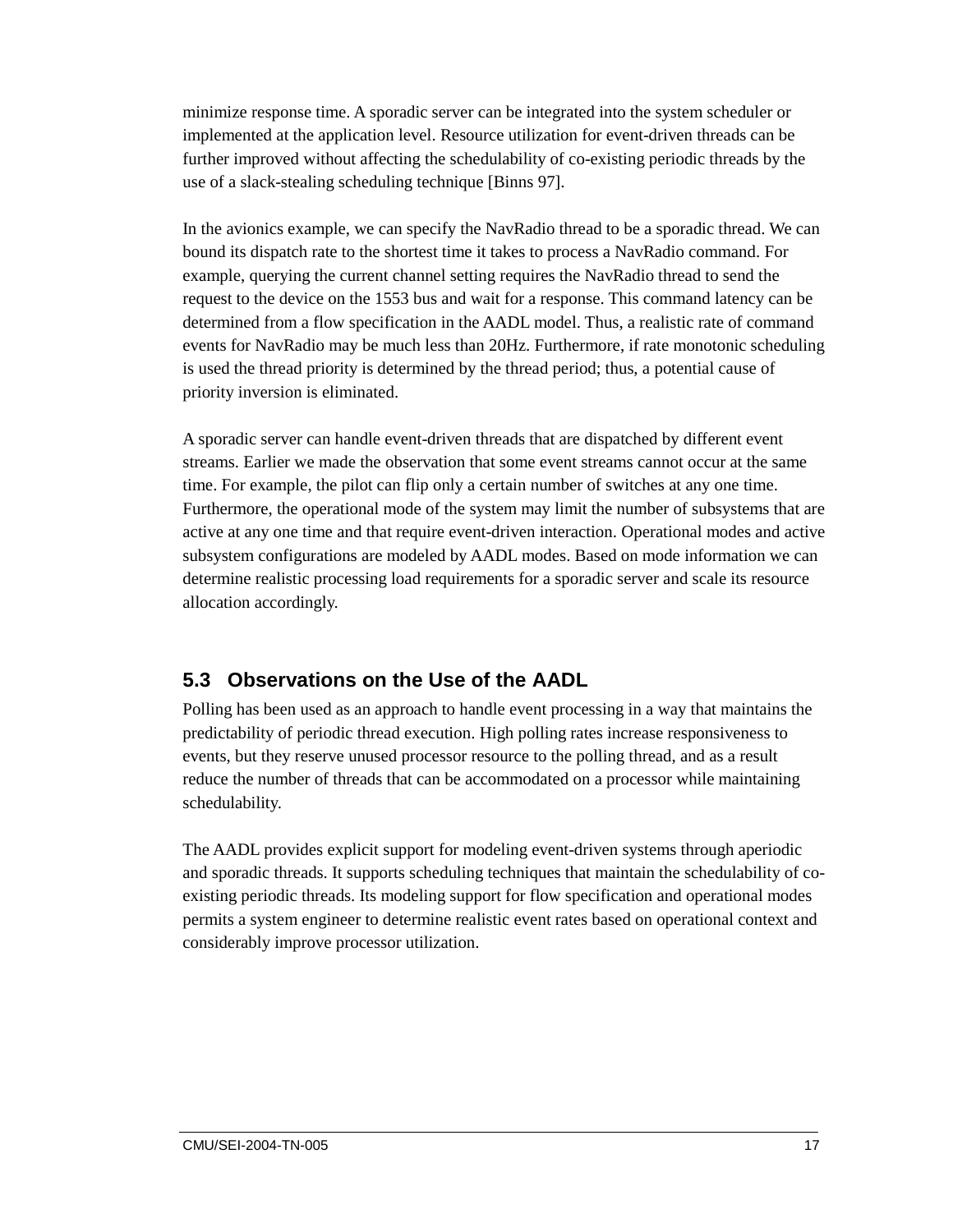# **6 Hidden Timing Side Effects of Partition Scheduling**

Partitions are placed in a particular order on the static partition scheduling timeline of a processor. Partitions may have to be rearranged on the timeline or reassigned to other processors to accommodate new tasks and partitions and to balance the load across processors. Such rearrangement of partitions is a delicate undertaking and may have hidden side effects. This section focuses on the effects of such rearrangements on inter-partition communications within and across processors.

#### **6.1 Inter-Partition Communication Within a Processor**

Let us first examine the issue for inter-partition communication within a processor. We have a static timeline with partition A executing before partition B for the same time frame, followed by the execution of partition A in the next time frame, as shown in Figure 7. Partition A has two threads  $t_1$  and  $t_2$  that can be executed in either order. Partition B similarly has two tasks  $t_3$  and  $t_4$ . If a thread  $t_1$  in partition A sends data to a thread  $t_3$  in partition B, the data is transferred mid-frame, that is, within the same time frame  $(T0-T1)$ . If thread  $t_4$  sends data to thread t<sub>3</sub>, the data arrives at t<sub>3</sub> at the next time frame, that is, phase delayed (shown as an explicitly marked delayed connection). In other words, the partition order determines whether the flow of data occurs within the same timeframe. This is similar to the task scheduling scenario in Section 4, where the task order affects flow of data through shared variables.



*Figure 7: Partition Schedule and Communication* 

Modeling inter-partition communication in the AADL helps uncover a potentially undesirable side effect of rearranging the partition schedule. In the AADL, communication of state data is modeled by data ports and immediate or delayed connections. In other words, the desired timing characteristics of a connection are explicitly specified. These are the timing characteristics assumed by an application developer of a component executing in a task. These timing characteristics place a constraint on the possible partition orderings on the static partition execution timeline. Thus, a system engineer rearranging the partition timeline is made aware of such conflicts within the AADL description.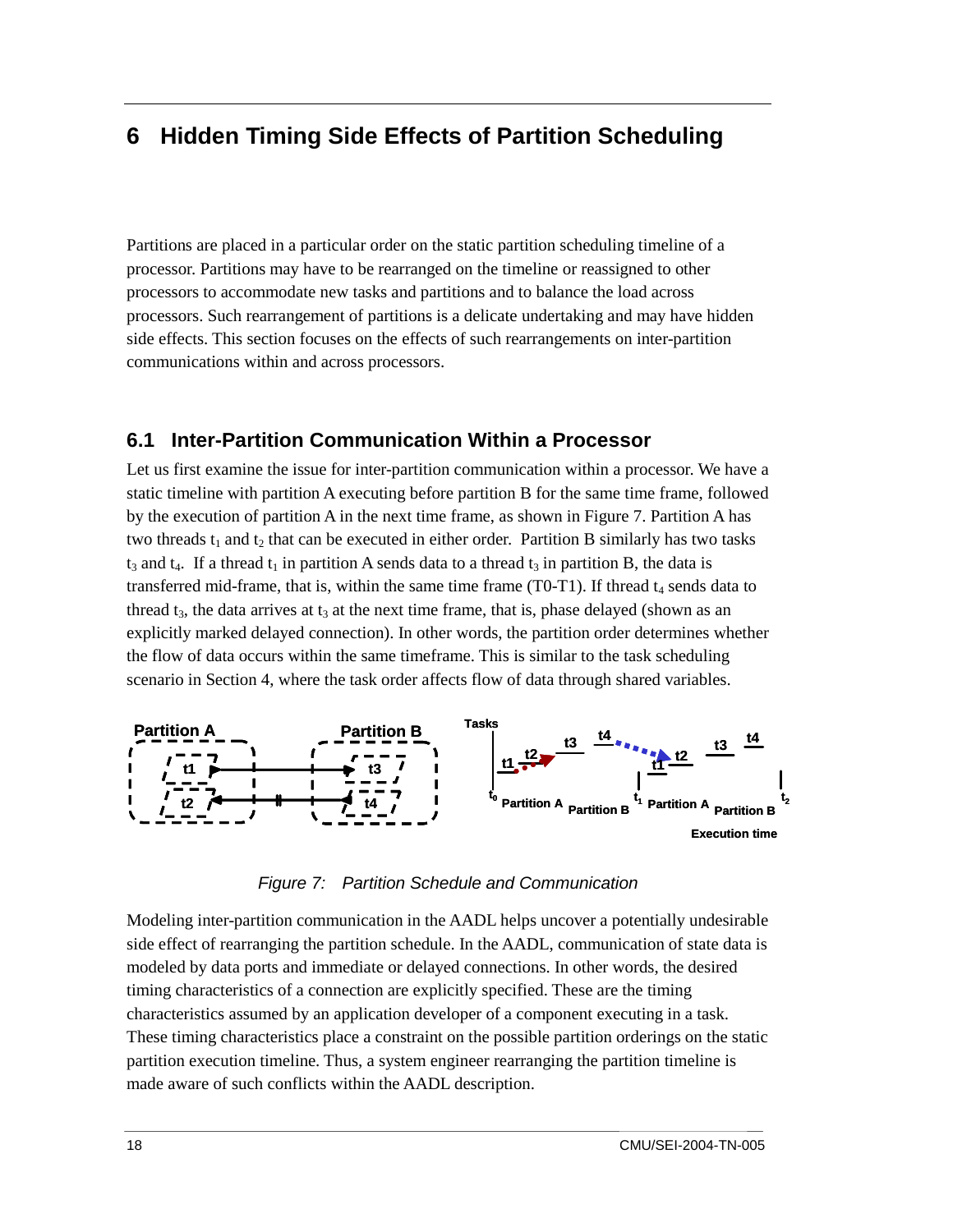In the case of an immediate connection, the recipient partition must be placed after the sending partition. Note that there cannot be immediate connections from any thread in partition B to any thread in partition A. This can be easily detected through analysis of the AADL model. In the case of a delayed connection, the AADL semantics ensure that data will be transferred with a phase delay, independent of the execution ordering of the partitions. This means that for delayed connections, either the sender partition must be placed after the recipient partition, or the runtime system must double buffer the data to achieve the delay. Note that if a design is over-constrained, no partition order can satisfy the specified communication delay characteristics.

Both the application engineer and the system engineer can contribute to relaxing the constraints on partition ordering. The application engineer can design the system to use only delayed inter-partition communication. This is effectively the case in the system design of Figure 5, where the periodic I/O task performs all inter-partition communication at the beginning of partition execution. An application developer can also specify that a component is insensitive to (a certain variation in) phase delay, that is, that the connection could be either immediate or delayed, if the receiving component can handle variation in phase delay. The system engineer can provide an implementation of delayed inter-partition communication by transferring data just before a partition dispatch as part of the runtime system functionality, thus relieving the application developer from repeatedly implementing the periodic I/O task.

#### **6.2 Inter-Partition Communication Across Processors**

If we have a partitioned system that is distributed across multiple processors, the alignment of the static partition timelines on those processors determines whether communication is immediate or phase delayed. An AADL model of the application system will specify the desired communication timing characteristics, thereby placing constraints on the ordering of tasks on partitions across all processors. Techniques for relaxing the constraints on a partition apply on the assumption that the system is synchronous, that is, that the processors operate on a single global clock.

Processors in such a system may be connected via an aperiodic bus with data transferred immediately (with a well-defined maximum communication time), or via a periodic bus with data transferred at a rate determined by the bus itself. A periodic bus samples the data stream to be transferred and introduces a phase delay determined by the bus rate. This means that all connections that are bound to the bus must be delayed connections. In other words, only partitions with delayed data port connections can be placed on different processors that are connected physically by a periodic bus. This can be checked by analyzing the AADL model.

In a time-triggered architecture (TTA), the bus is periodic and drives the scheduling of tasks on different processors [TTA 03]. Thus, it acts as a global clock that manages any clock drift of individual processors. In that case, one can attempt to align the schedule of partitions across processors under AADL's immediate connection constraints. Again, the AADL model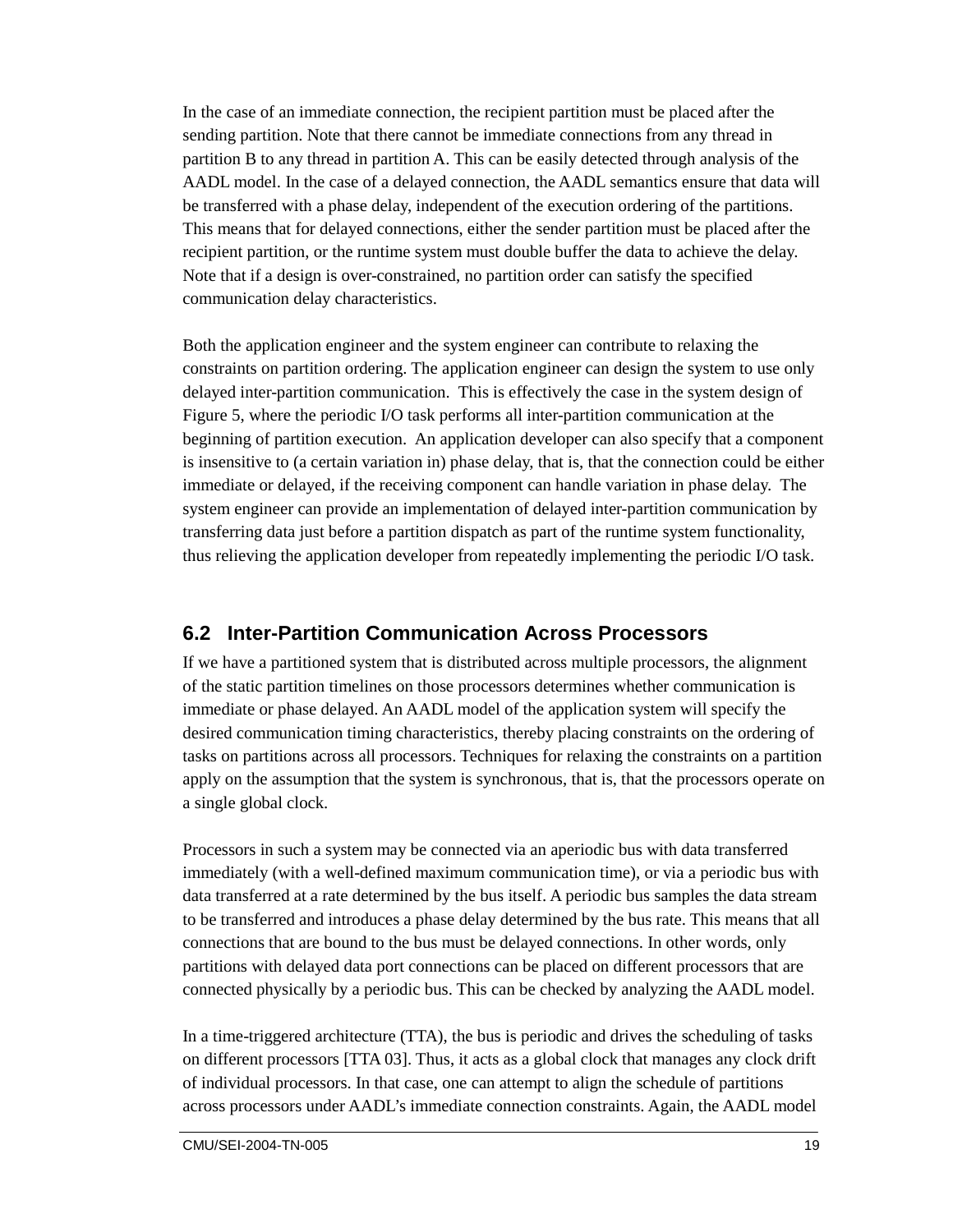permits quick identification of over constraints due to immediate connections, for example, identification of immediate connections between two independent pairs of threads in two different partitions.

If a distributed system is asynchronous, that is, if each processor operates on a local clock, clock drift can occur. Two partitions with an immediate connection on different processors may have overlapping execution times and the ordering may change over time. In other words, their execution times relative to each other may vary over time, resulting in a varying sampling phase delay for the recipient. A periodic I/O task solution as discussed in Section 4 does not eliminate the non-determinism in phase delay due to clock drift. However, it does address the issue of time-consistent transfer of aggregate data, that is, the transfer of data as a single unit that is consistent with respect to the execution of multiple sending threads in a given partition. As mentioned earlier, the AADL provides an aggregate data port for this purpose.

### **6.3 Observations on the Use of the AADL**

The ordering of partitions in a partition schedule can potentially affect the timing characteristics of connections. AADL models with immediate and delayed connections explicitly document the desired timing characteristics of data transfer. They act as constraints on the placement of partitions on their static timeline. This allows us to determine whether a feasible partition ordering exists. The constraints can be relaxed by the

- AADL runtime system's supporting delayed connections, independent of partition scheduling order
- application developer's investigating the
	- impact of a change of immediate connection requirements to delayed connection requirements
	- sensitivity of application components to variation in phase delay

The aggregate data port concept in the AADL contributes to addressing asynchronous distributed system issues by providing time-consistent data transfer.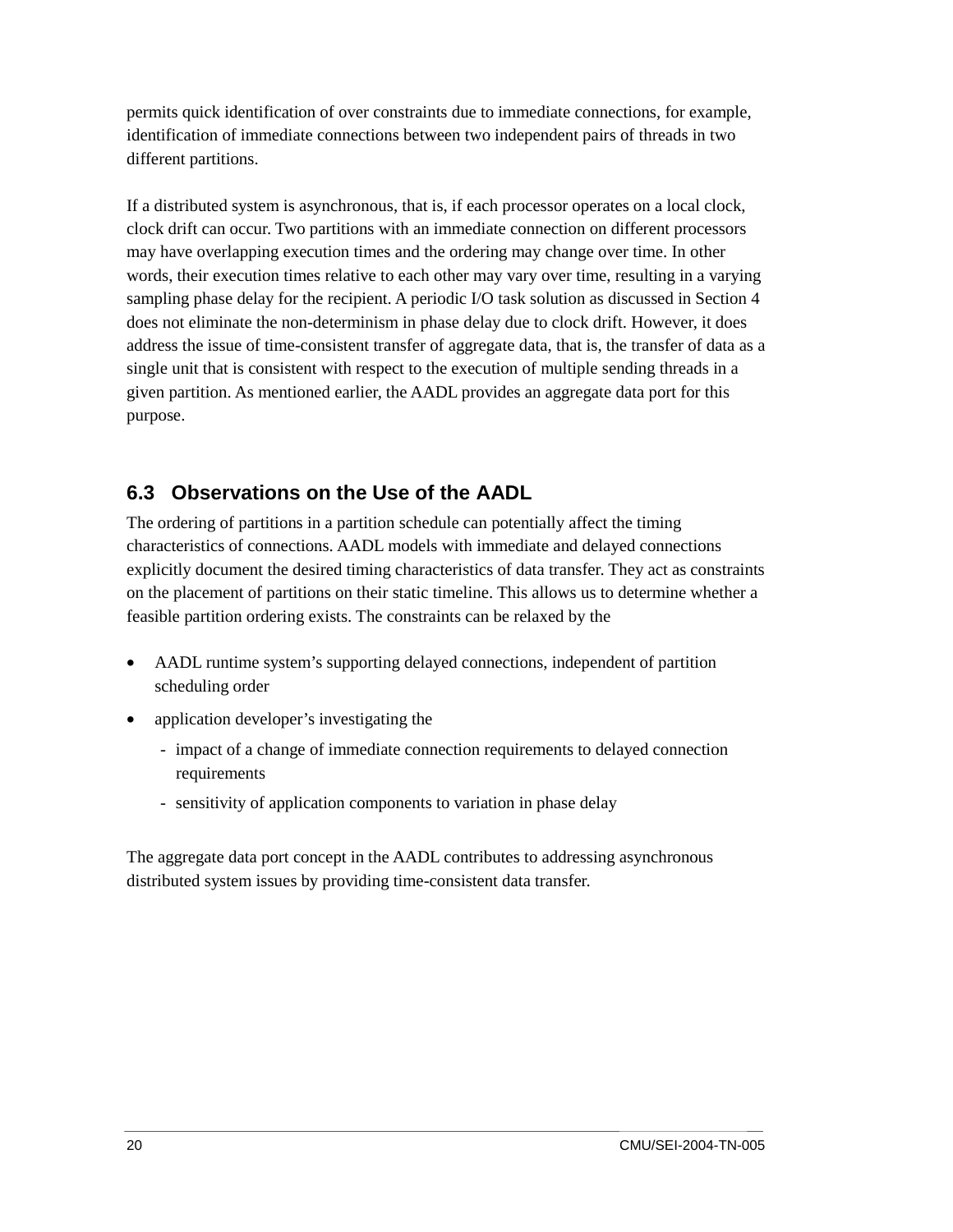# **7 End-to-End Latency**

The avionics system has a number of flows, namely, signal streams that require periodic processing and aperiodic command processing flows such as changing the NavRadio channel. A critical requirement for these flows is to meet the maximum latency requirements. This requires end-to-end latency analysis. This end-to-end latency analysis can be based on

- deadline and worst-case execution time of individual steps in the flow executed by threads
- worst-case latency specified for the transfer of information from one step to the next

We can separately determine whether

- threads meet their deadline given their worst-case execution times for a given processor binding
- the bus can schedule the transfer of data for those connections that must communicate via the bus within their transfer latency limits

In this section we focus on end-to-end latency analysis on the assumption that the thread execution and data transfer performance properties have been validated.

Worst-case latency of a flow is effectively the cumulative latency along the path of a flow, that is, latency due to execution (competition for execution resources), communication (competition for the bus as resource), and sampling or pacing (delay due to dispatch delay and/or queuing delay). This can be based on the maximum execution latency and maximum communication latency figures. We can also consider average case end-to-end latency for those flows where it is acceptable.

#### **7.1 End-to-End Latency Contributors**

When determining end-to-end latency we distinguish between flows of unqueued data, such as signal streams communicated through data ports, and flows of queued data, such as commands sent as messages through event data ports.

Data streams through data ports can be processed by periodic threads or by event-driven threads. In the case of periodic threads, the data port connection between two succeeding processing steps may be immediate or delayed. If we have a sequence of periodic threads with immediate connections, the maximum latency of this sequence is determined by the deadline of the last thread in the sequence. Consider Figure 8a, next page. The top illustration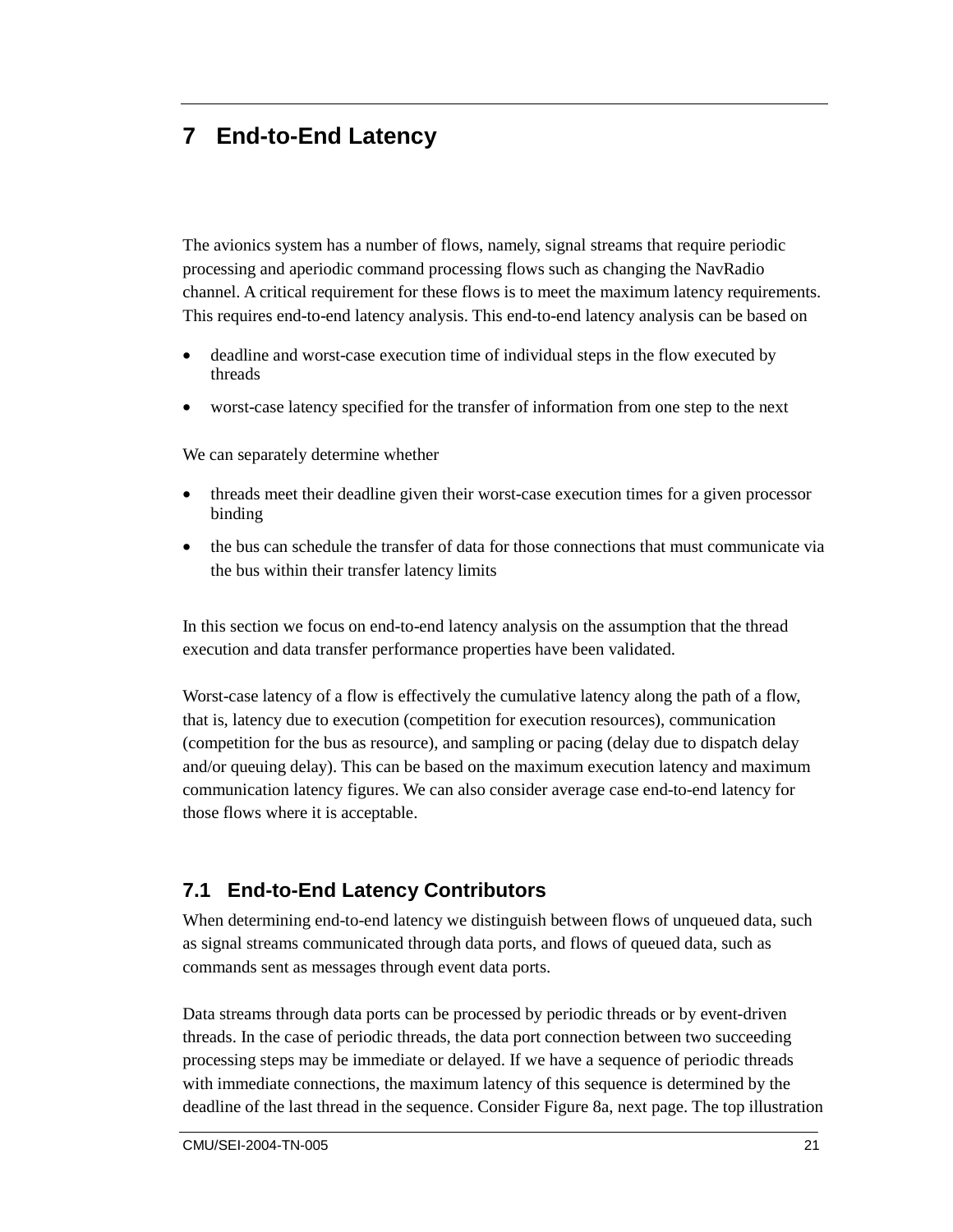shows the AADL representation of a set of periodic threads interacting by communicating a data variable from one to the other. For this case, assume that each component is mapped to its own thread of execution and that the execution time of any task is its worst-case execution time (WCET).

**G** iven a set of periodic tasks  $\tau_1$ ,  $\tau_2$ ,  $\tau_3$ ...  $\tau_m$ , with their request periods of  $T_1$ ,  $T_2$ ,  $T_3$ <sub>…</sub>,  $T_m$ , and associated deadlines of  $d_1$ ,  $d_2$ ,  $d_3$ ... $d_m$ and their execution-times being  $C_1, C_2, C_3, \ldots, C_m$ the latency (L) can be computed as  $L = \sum_{n=1}^{\infty}$ *m n*  $L = \sum C_n$ 1 .

Figure 8b shows the AADL representation for delayed communication, and underneath it is the graphical representation showing the effects of sampling delay. The end-to-end latency for a delayed set of connections can be expressed as

$$
L_{T} = d_{1} + \sum_{n=2}^{m} (s_{n} + d_{n}),
$$

where *s* is the sampling time.



*Figure 8: Cumulative Latency in Periodic Tasks for a) Immediate and b) Delayed Data Communication* 

If we have a delayed connection in a flow sequence through periodic threads, the recipient thread of the delayed connection samples that data stream at its period. It may extend the latency thus far determined to the next period; that is, it introduces a sampling latency based on its period. The latency in this case would be computed as follows: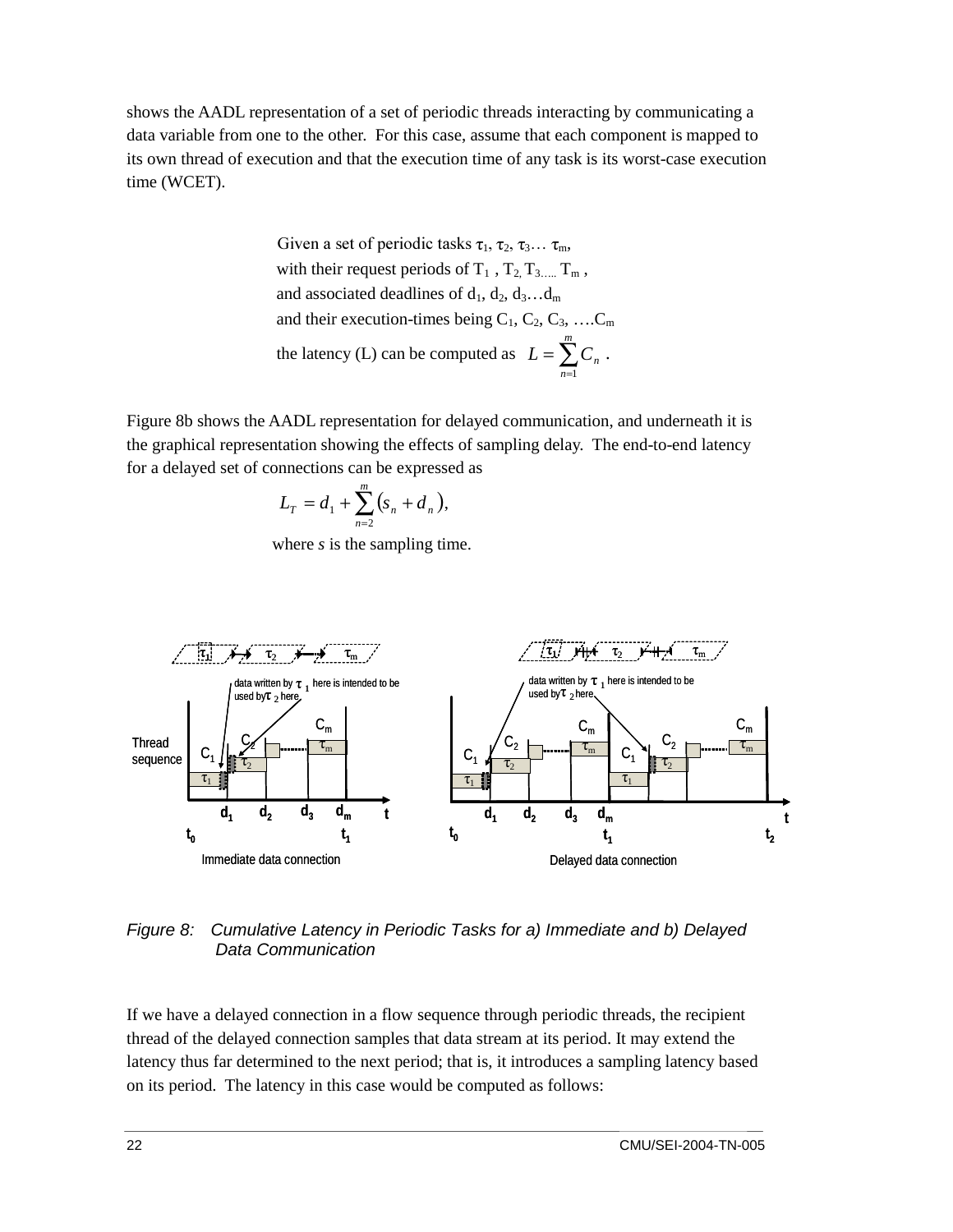$$
L = \sum_{n=1}^{m} C_n + d_{n-1} - (d_{n-1} \mod d_n)
$$

where  $d_n$  and  $d_{n-1}$  are the deadlines of the sampling task and the task prior to the sampling task.

If we have event-driven threads in the sequence processing unqueued data, they contribute to the latency with their deadlines. In other words, if a periodic or event-driven thread passes data to its successor via a data port and triggers the execution of the successor with its completion, the successor thread has until its deadline to produce its output.

Thus far we have determined the logical end-to-end latency, that is, the end-to-end latency imposed by the application system architecture. This architecture can be modeled in the AADL with immediate and delayed connections, as well as flow specifications, to indicate the flow path from a source component to a destination component. When this architecture is bound to an execution platform, we may encounter additional contributors to the end-to-end latency. In Section 6.1 we identified partition ordering as a potential contributor, and in Section 6.2 we identified the periodic bus as a contributor.

If we have queued communication, we have to take waiting times in the queue into account. In the AADL, port queues are bounded by a specified size. This allows us to calculate the worst-case waiting time based on the processing deadline.

For queued communication it is more typical to determine average response times for flow paths. In that case the flow path can be mapped into a queuing model with statistical arrival rates and execution times, and averages can be determined through queuing analysis.

Recently, analysis approaches have emerged that limit (to an arbitrary precision) the probability of threads missing deadlines even if their inter-arrival times and execution times are stochastic. One such technique is known as real-time queuing theory [Lehoczky 96]. A small number of missed deadlines may be acceptable to successor steps in a flow path, since they already are accommodating incomplete data streams, for example, missing sensor readings due to intermittent problems. Such stream characteristics and the ability to accommodate them can be recorded in an AADL model through an extended set of properties.

#### **7.2 Managing End-to-End Latency**

When dealing with flows there are two major concerns: adjusting the end-to-end latency to meet requirements, and understanding the interaction between multiple flows, in particular at their merge points. In this section we examine both.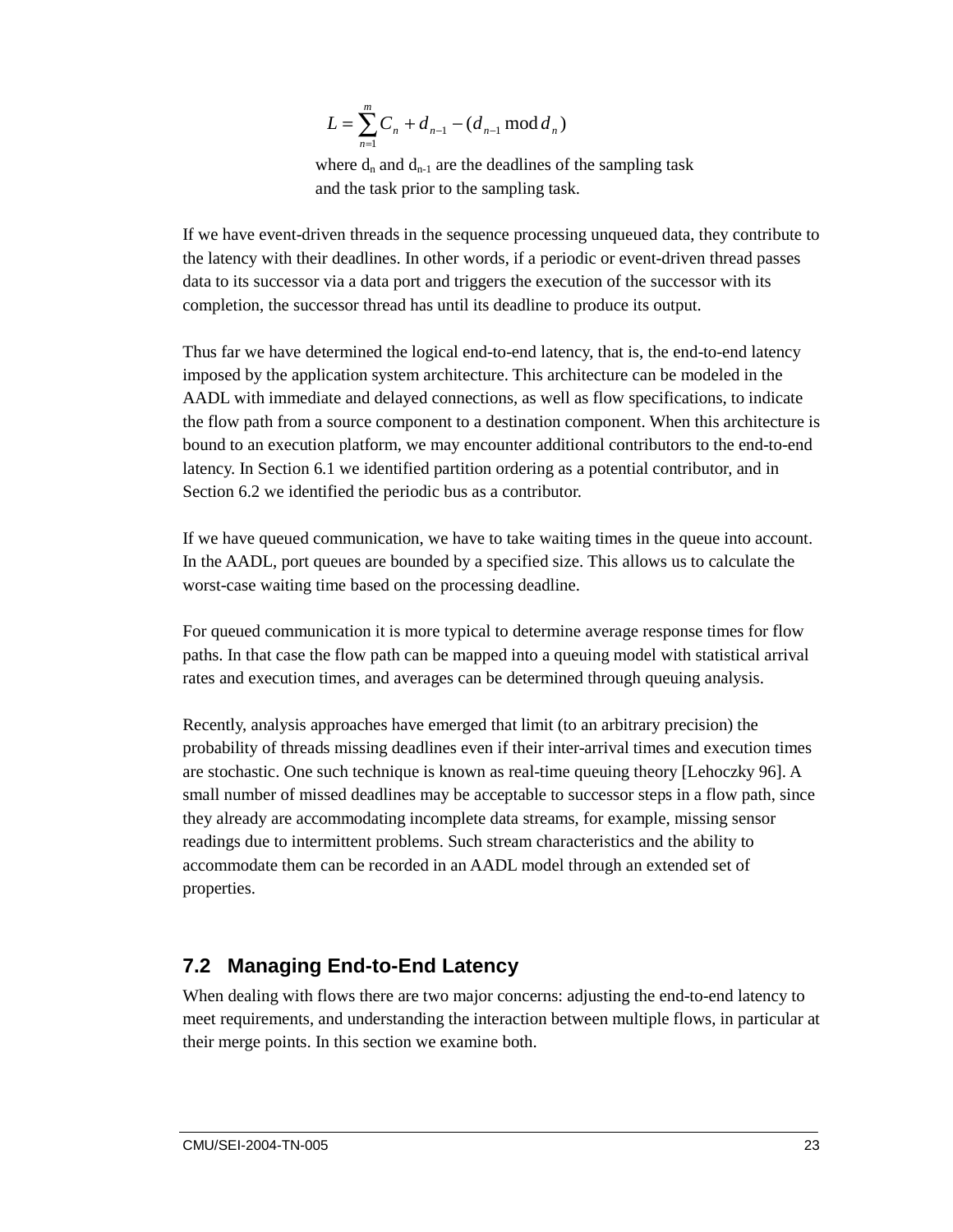When actual end-to-end latency does not meet the requirements, a typical response is to ask application developers to make their code run more efficiently. However, this may be futile because certain latency contributors are inherent in the system or application architecture and are insensitive to a reduction in actual execution time by a thread. For example, consider output that is to be communicated over a periodic bus. Having a source thread execute faster to output a little earlier will not result in improvement unless the change crosses a period boundary of the bus sampling. Similarly, a periodic thread receiving data through a data port connection does not receive the data earlier if the sending thread is also periodic, since the data transfer semantics in that case are defined by the AADL to be deterministic (see also Section 4.3).

The representation of an application architecture in the AADL, with timing characteristics for both threads and connections and an explicit specification of flows, allows us to quickly identify the key contributors to end-to-end latency. In the previous sections, we have encouraged the consideration of delayed connections between threads to improve processor utilization and reduce constraints on partition scheduling order. These are decisions that can be revisited to reduce end-to-end latency. We may also eliminate sampling latencies if delayed connections can be turned into immediate connections. We can examine latency contributors due to the binding of the application system to the execution platform. For example, we can consider placing processing steps in a critical flow on the same processor. We can examine latency contributors due to allocation of application components into partitions. For example, we can consider collocating two sequential processing steps in the same partition.

A key issue with multiple flows is the interaction of their latency characteristics. If we have a periodic thread receiving data from an aperiodic thread, the actual completion time of the sending thread relative to the dispatch of the receiving periodic thread determines which value is accessible to the receiving thread. Variation in actual completion time may result in either the old or the new value being accessible; that is, data latency may nondeterministically vary by a period. This potential non-determinism can be identified through analysis and recorded as a property in the AADL model. Note that the semantics of immediate and delayed data port connections have been defined in the AADL such that neither immediate nor delayed data port communication between periodic threads introduces latency non-determinism.

Non-determinism in latency can result in potentially undesirable consequences. Section 4.2 discussed the example of an oscillating target position resulting in a blurred display due to the fact that the amount of phase delay (i.e., latency) varied. In general, whenever two data streams merge and one data stream has non-deterministic latency, there is a potential problem. In actual systems, the merge point is often a controller. In that case, any oscillation observed by the control engineer may be perceived as noise in the sensor data, for which the control engineer may compensate through adjustments in the controller.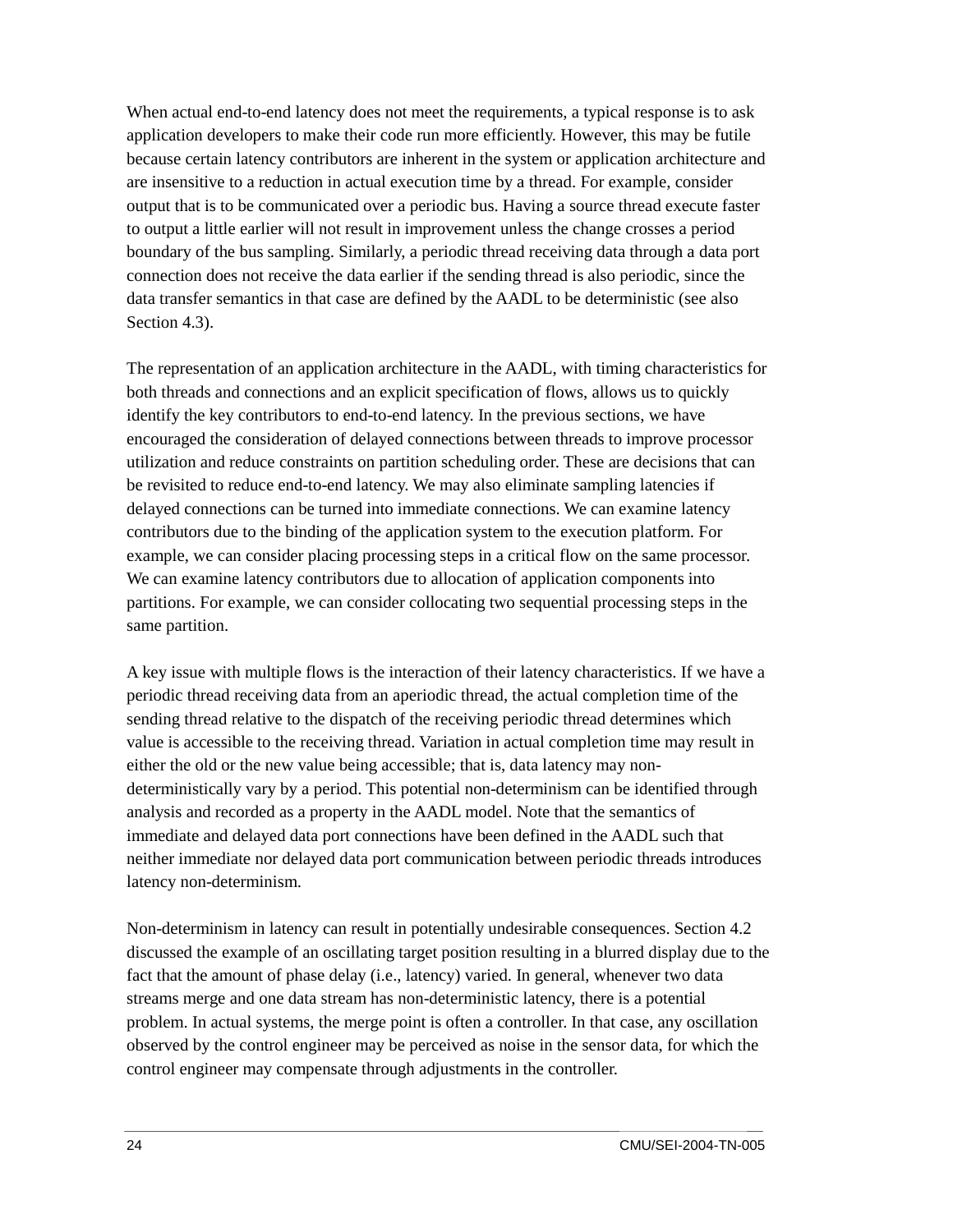### **7.3 Observations on the Use of the AADL**

An AADL model specifies timing characteristics for both the execution of threads and the transfer of data between threads. The AADL supports the specification of end-to-end flows as well as flow specifications through individual components as part of their interface specification. As a result, the worst-case end-to-end latency of an end-to-end flow specified for a system can be determined in terms of the expected worst-case latency specified as part of the flow specification of each subsystem. In particular, this permits end-to-end latency analysis early in development to identify potential problem spots when subsystem implementations may not yet be completed. As the implementation of the system is refined, the latency analysis results can become less conservative to reflect the full implementation.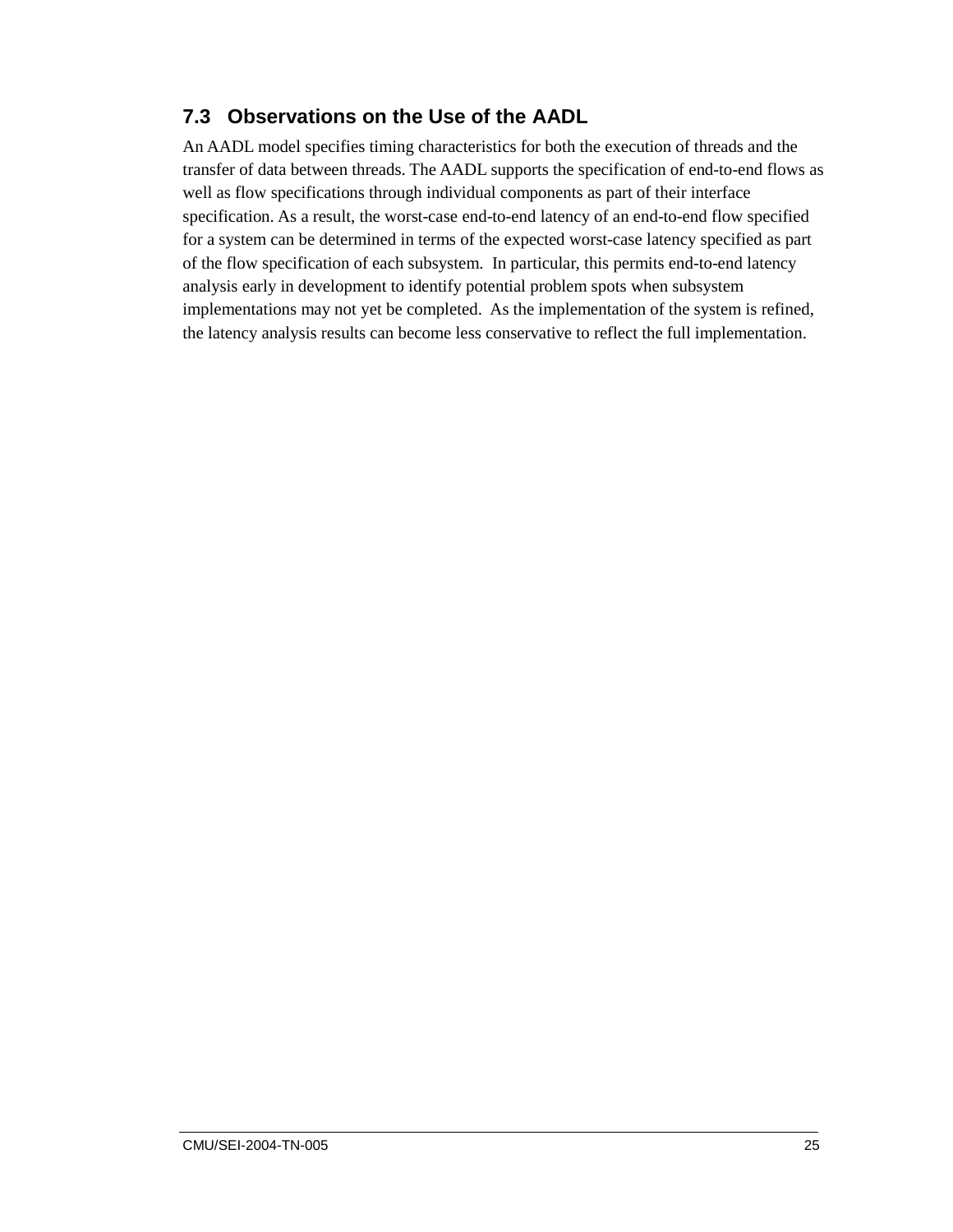### **8 Redundancy in Application Architectures**

Many embedded real-time systems have a requirement for high dependability. Dependability is the ability of a system to continue to produce the desired service to the user when the system is exposed to undesirable conditions [LaPrie 85]. One method to increase computer systems' dependability is through replication of hardware, software, or both. Critical hardware/software elements (or even complete systems) are replicated, to be brought into service when required. The AADL contains constructs that allow the developer to clearly represent and subsequently model the redundant artifacts at various levels of abstraction. In this section, we focus on the dependability aspects of a system and how general fault-tolerant approaches can be supported by the AADL.

#### **8.1 Redundancy Described In Design Documents**

In Figure 2, multiple instances of hardware and software are shown with little or no indication as to the intended functional redundancy. This results in speculation about the intended behavior of the system under fault conditions. Such information tends to be spread throughout the design document. For example, there are four MFD processors, four DMs, and four WAMs. Are they one operational unit with three spares, two operational units each with its own spare, or four fully functional operational units? What is the mechanism by which failures are detected? What is the mechanism by which failover is achieved? Does each replicated unit perform failover switching separately, or are groups of replicated tasks switched together? What data is necessary, if any, for state space preservation? What are the data sources that feed the redundant entities? Answers to these types of questions could not be ascertained from the architectural drawings. Reading through software design documentation uncovered some useful information, but not enough to completely model the system completely. It is in this setting that the AADL abstractions help guide us to a clear understanding of the fault-tolerant aspects of the system.

#### **8.2 An Application Architecture Perspective of Redundancy**

Analysis of this architecture from a dependability perspective begins with understanding what is being replicated. Having been provided with architecture drawings that intermix both hardware and software redundancy issues (Figure 2) one needs to sort out the intentions of the designers by asking exactly what functionality is to be redundant in the application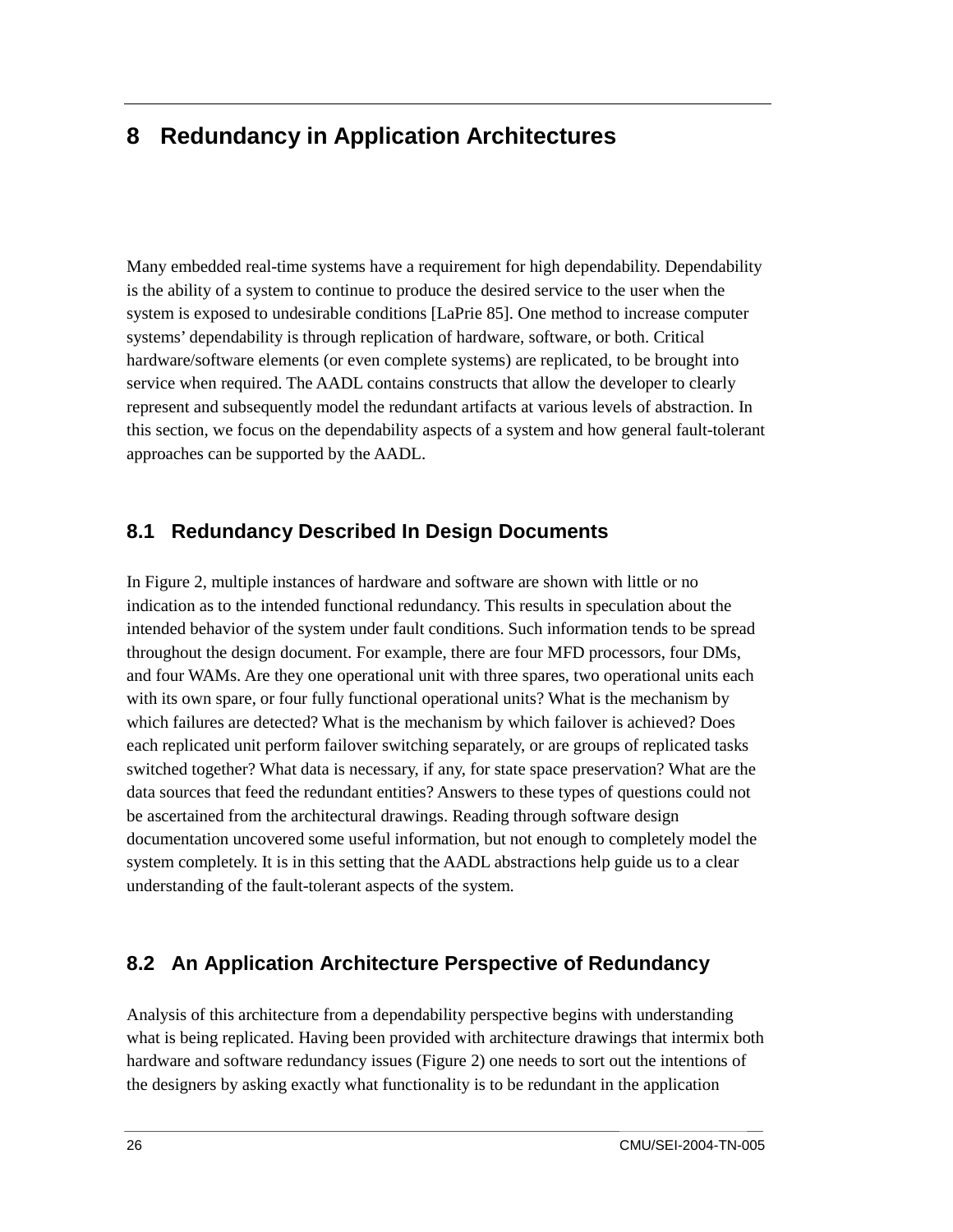system and in the execution platform, and what the events are that cause the redundant components to become active.

Through detailed review of some of the related system design documents and through discussion with system engineers, we were able to determine the following important aspects of the system (see Figure 9):

- In a normal operational mode the four MFDs and their processors are fully functional units providing services to the pilot and copilot independently. In a solo operational mode, they act as redundant pairs of systems in that either the pilot or the copilot can perform flight duties with his/her accessible MFD pair. Each of the MFDs has a separate DM with its own state. This is represented by four instances of DM.
- The PCM supplies each of the four DMs with page content independently (shown by separate port connections), while the WAM supplies all four DMs with the same set of alerts (fan-out from a single port).
- The WAM is a single functional unit with four replicated copies, and the PCM has two replicated copies (indicated by an appropriate redundancy property shown as 4X and 2X in the graphical view).
- The mission-oriented subsystems are dual redundant; their redundancy is managed in groups of three (shown by grouping them into a system marked with 2X). The FD is managed as a dual redundant unit by itself.
- All subsystems supply the WAM with alerts and the PCM with page content to be prepared for display. This is described by using the port group construct (shown as half circles), which reduces the amount of connection clutter at higher levels of the system architecture hierarchy.



*Figure 9: AADL Representation of Avionics System Redundancy*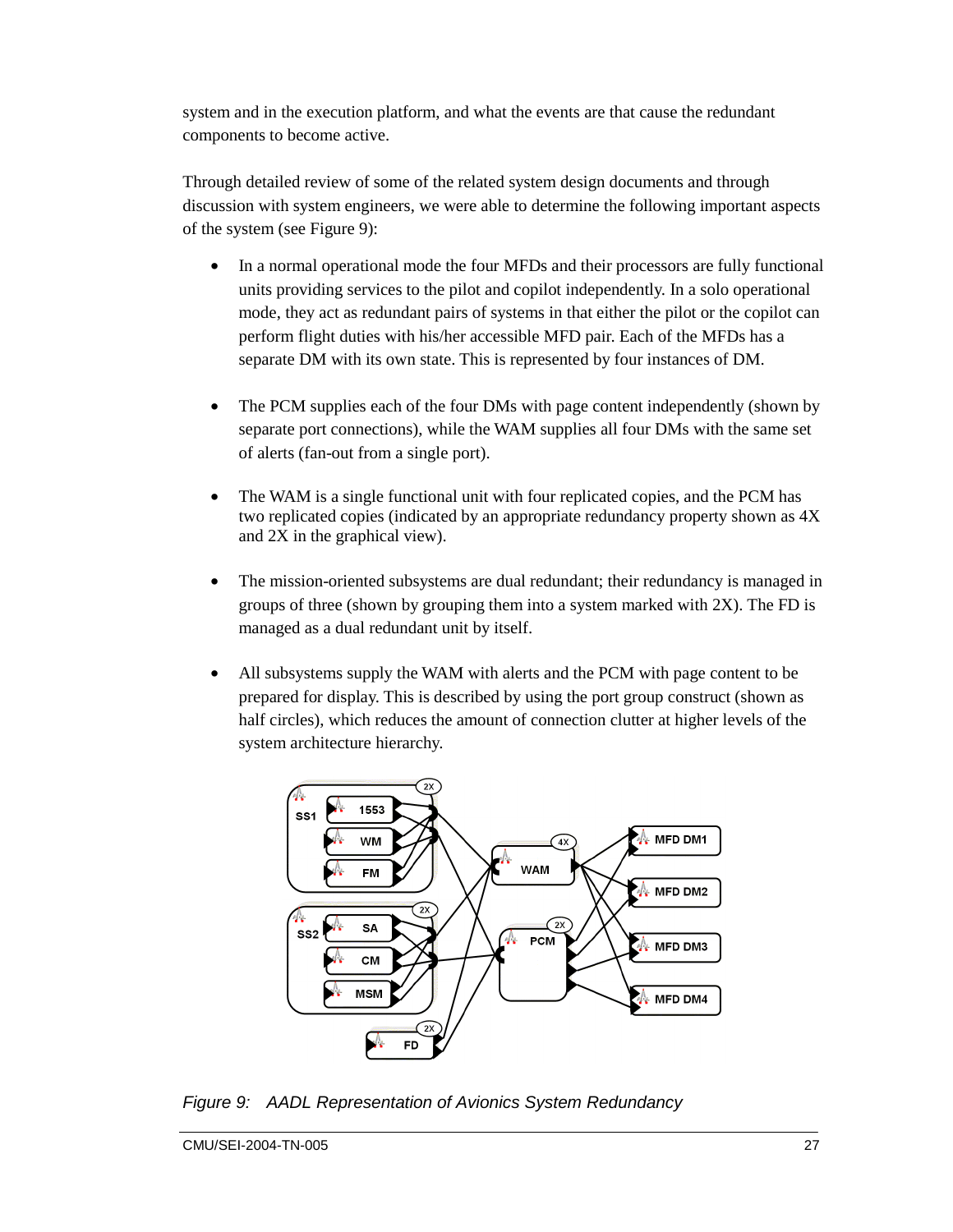### **8.3 Modeling the Redundancy Protocol**

Redundancy for fault tolerance involves the replication of hardware, software, or both. Where and what to replicate, the fault-detection mechanisms, and the control mechanisms to invoke the redundant entities are fundamental issues addressed within systems design. There are some common architectural approaches to redundancy. One approach is standby sparing (also referred to as dynamic redundancy, peer standby). In this fault-tolerant approach, one system is operating (e.g., in control) and the other units are spares, identically replicated and in some form of standby (e.g., hot, cold), ready to be switched into service when an unrecoverable error occurs. This is the design intention of the example that has been discussed thus far. Given that there are copies of software, this question follows: What is the operational scenario for failover? Detecting that a system in control has failed is a key problem with a number of known solutions (periodic tests, self-checks, watchdog timer, etc.). These techniques rely on events or data state changes that can be translated into an event to enable the switch to the spare. When the fault detection and switch over is carried out in the controlling (i.e., active) system and control is passed to a designated (passive) spare, this approach is termed *master-slave*. At a high level of abstraction, one is interested in the events that trigger execution of the spare.

We use the AADL mode concept to model alternative fault-tolerant system configurations. Figure 10 shows the replicated subsystem PCM as PCM.rep1 and PCM.rep2 contained in PCM, which takes on the role of SS1 (Figure 9). In master mode (shown on the left), PCM.rep1 is active, receives input, and provides output. PCM.rep2 (the slave copy) is not active and does not receive input nor produce output (shown in grey). In Slave mode (shown on the right), the opposite is the case.



*Figure 10: Standby Sparing, Active Master-Passive Slave* 

Figure 11 illustrates a hot-standby master-slave pattern of a stateful application component. In this case both copies of the component are supplied with input and both process the data. However, the output of only one copy is made available to the component output. The state of the component is modeled with the data component construct and is shown as exchanged between the components. This exchange can be specified to occur while operating in a mode, or on a mode transition. The figure also shows an Observer thread that receives the output from both copies and decides whether to operate in master or slave mode. The data is specified to be received by the observer thread at the next period. If a mode switch is necessary, it requests any necessary mode change by raising an appropriate event through the respective event out port (shown as a double arrow head). This event is routed to the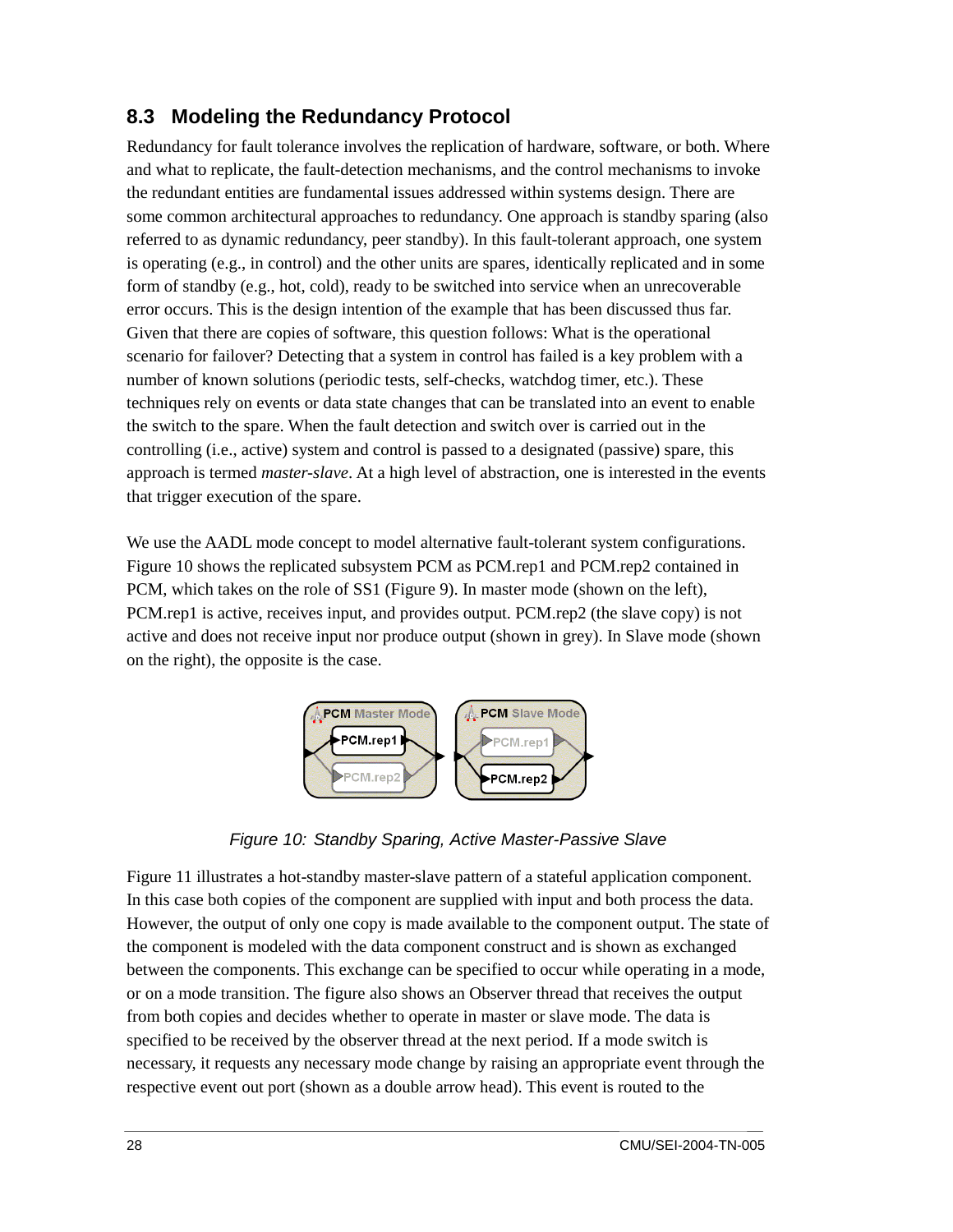appropriate mode transition in the mode state transition diagram. If the event arrives at an outgoing transition of the current mode, a mode switch is initiated.



*Figure 11: Hot Standby Master-Slave Mode Logic* 

Note that in Figure 9 we have abstracted the notions of application component redundancy into a set of properties. They indicate the degree of redundancy, the form of redundancy, and the desired redundancy protocol. Examples of the form of redundancy are replication as shown in the example, functional redundancy in the form of N-version programming [Avizienis 85], and analytic redundancy through functionally differing variants [Seto 98]. In this section we have shown how the chosen redundancy protocol can be modeled in the AADL.

# **8.4 A Runtime View of Fault-Tolerant Systems**

Functional and analytic redundancy to address software faults can be achieved by executing the different copies on the same processor. However, addressing hardware faults by replication requires different copies to be located on different processors and memories. The AADL provides a set of properties that specify binding constraints of application components to execution platform components. These constraints can be in the form of limiting binding to certain processor or memory types and they can specify whether two components can be collocated.

In our sample system, the binding constraints specify that DM should be bound to a display processor for it to have local physical access to the display device. Similarly, the constraints specify that the 1553 subsystem must be located on a mission processor to have local physical access to the 1553 bus. To achieve effective fault tolerance we also specify that the redundant copies of the various replicated systems cannot be collocated. In the case of the two groups of mission-oriented subsystems, this constraint is specified for the aggregate system.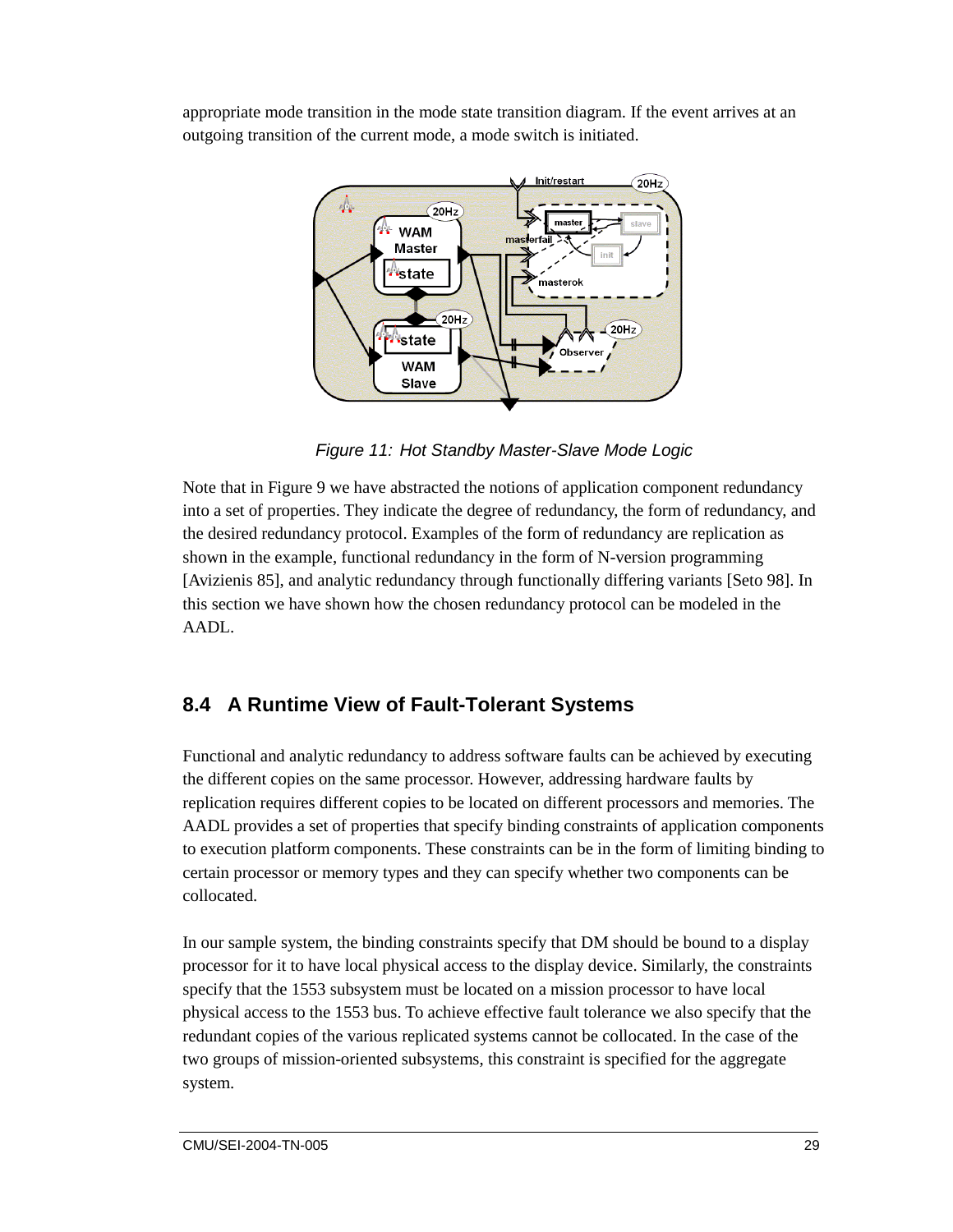The AADL standard provides an error model extension that supports the description of a stochastic concurrent process reliability model through fault event rates. This model is transformed into a Markov chain for reliability analysis.

### **8.5 Observations on the Use of the AADL**

The AADL allows the aggregation of application and execution platform components into a system hierarchy. Properties can be associated with components to specify the degree and form of desired redundancy. Redundancy protocols can be modeled in the AADL utilizing modes, mode transitions, and routing of events that reflect detected faults to appropriate mode transitions. Binding constraints address collocation restrictions of replicated components. Error models support stochastic modeling of fault occurrences for reliability analysis.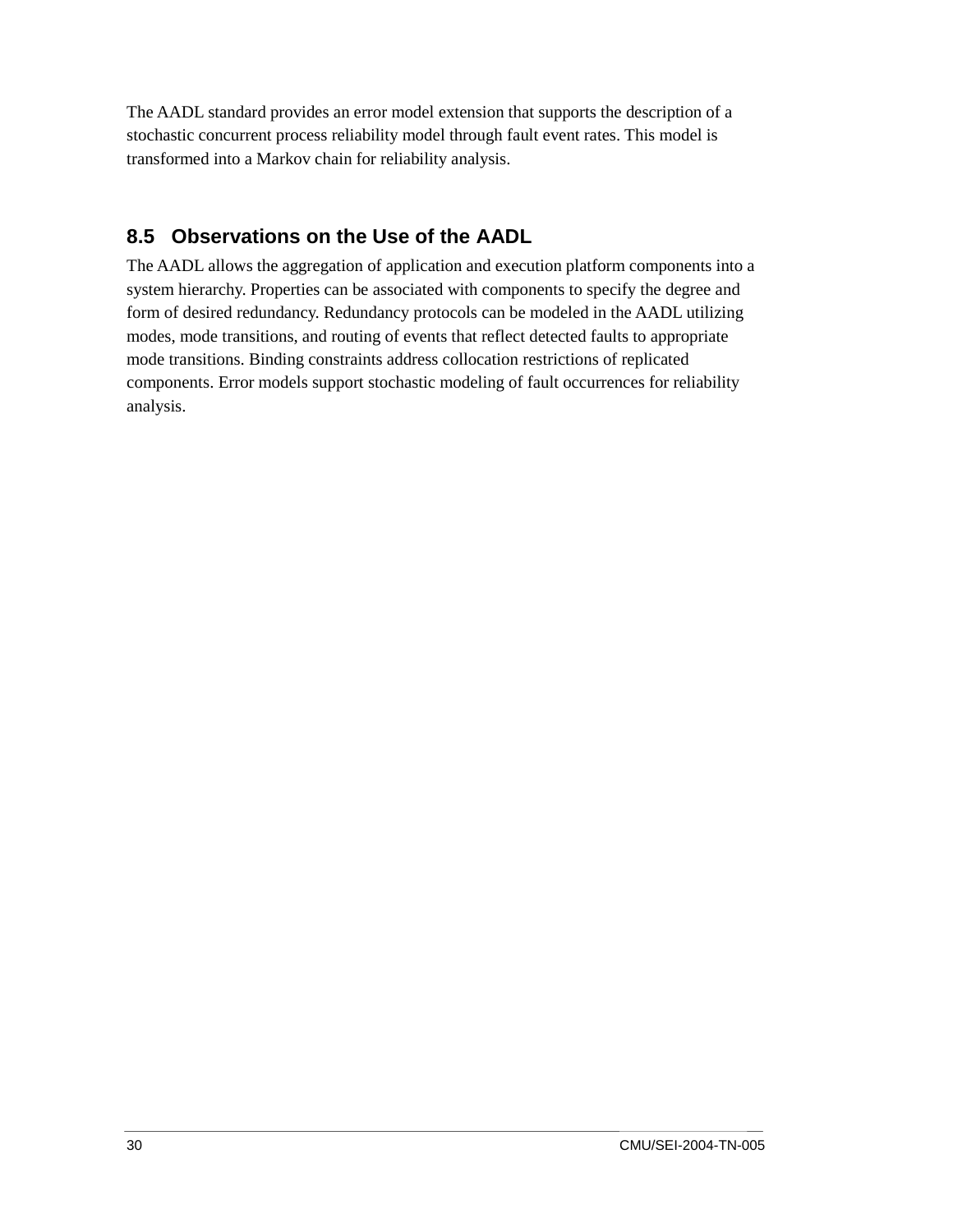## **9 Summary**

In this technical note, we have analyzed an existing avionics system to show use of the SAE AADL, an emerging international standard for modeling the system architecture of embedded real-time systems. The AADL focuses on modeling task and communication architectures by modeling application system architectures as threads, processes, and aggregates thereof, and by modeling their interactions as port connections, synchronous subprogram calls, or concurrency-controlled access to shared data. An application system architecture is then mapped onto an execution platform to support analysis of runtime system properties such as schedulability and reliability.

In the process of applying the AADL in the analysis of an existing avionics system, we were led to modeling the system so that implementation decisions were separated from architecture decisions. In particular, we were able to model the system interactions purely in the form of port communication, although the actual system is implemented with communication through shared variables. The use of the AADL abstractions allowed us to quickly identify potential issues with the shared variable communication solution within partitions.

The AADL model and its support for characterizing timing for both threads and connections allowed us to establish a framework for negotiating tradeoffs in resource demand between the application developer (typically, a control engineer) and the system engineer who is responsible for integrating the application components into an operational system. The characterization of connections as immediate and delayed also allowed us to identify issues with respect to partition ordering on the static partition scheduling timeline and permitted us to perform end-to-end latency analysis effectively.

Finally, the use of the AADL modeling capability allowed us to describe the redundancy aspects of the system architecture and to address fault tolerance concisely. By focusing on separation of concerns, we were able to describe the application system perspective, the realization of the chosen redundancy protocol, and the mapping onto the execution platform as three views.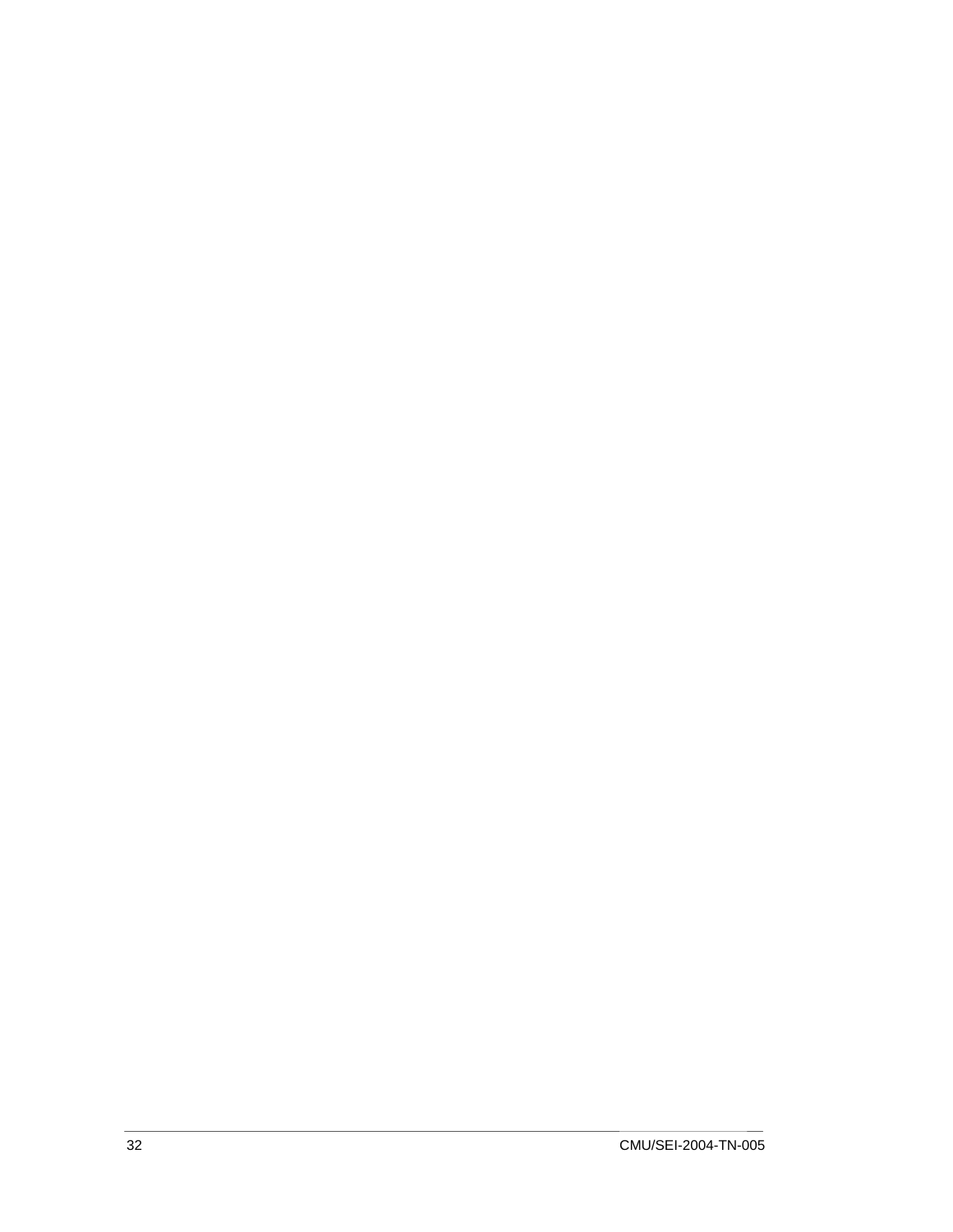## **References**

#### *URLs are accurate as of the publication date of this document.*

| [SAE AADL 03]  | Society of Automotive Engineers (SAE) Avionics Systems Division (ASD)<br>AS-2C Subcommittee. Avionics Architecture Description Language<br>Standard, Draft v0.99. Warrendale, PA: SAE, May 2004.                                                                                                                               |
|----------------|--------------------------------------------------------------------------------------------------------------------------------------------------------------------------------------------------------------------------------------------------------------------------------------------------------------------------------|
| [SAE AADL 04]  | Society of Automotive Engineers. "The SAE Architecture Analysis &<br>Design Language Standard Information Website." http://www.aadl.info/<br>(2004).                                                                                                                                                                           |
| [ARINC 653]    | Aeronautical Radio Inc. "Avionics Application Software Standard<br>Interface," ARINC Specification 653. Annapolis, MD: Airlines Electronic<br>Engineering Committee, 1997.                                                                                                                                                     |
| [Avizienis 85] | Avizienis, A. "The N-Version Approach to Fault Tolerant Software." IEEE<br>Transactions on Software Engineering, SE-11, 12 (1985): 1491-1501.                                                                                                                                                                                  |
| [Binns 97]     | Binns, Pam. "Incremental Rate Monotonic Scheduling for Improved<br>Control System Performance." 3 <sup>rd</sup> IEEE Real-Time Technology and<br>Applications Symposium. Montreal Canada, June 9-11, 1997. New York,<br>NY: IEEE Publishing, 1997.                                                                             |
| [Feiler 00]    | Feiler, Peter; Lewis, Bruce; & Vestal, Steve. Improving Predictability in<br>Embedded Real-time Systems (CMU/SEI-2000-SR-01, ADA387262).<br>Pittsburgh, PA: Software Engineering Institute, Carnegie Mellon<br>University, 2000. http://www.sei.cmu.edu/publications/documents<br>/00.reports/00sr011.html                     |
| [Feiler 03]    | Feiler, Peter; Lewis, Bruce; & Vestal, Steve. "The SAE AADL Standard: A<br>Basis for Model-Based Architecture-Driven Embedded Systems<br>Engineering." Workshop on Model-Driven Embedded Systems, Real-Time<br>Application Systems (RTAS) Conference. Washington, D.C., May 2003.<br>See publications at http://www.aadl.info. |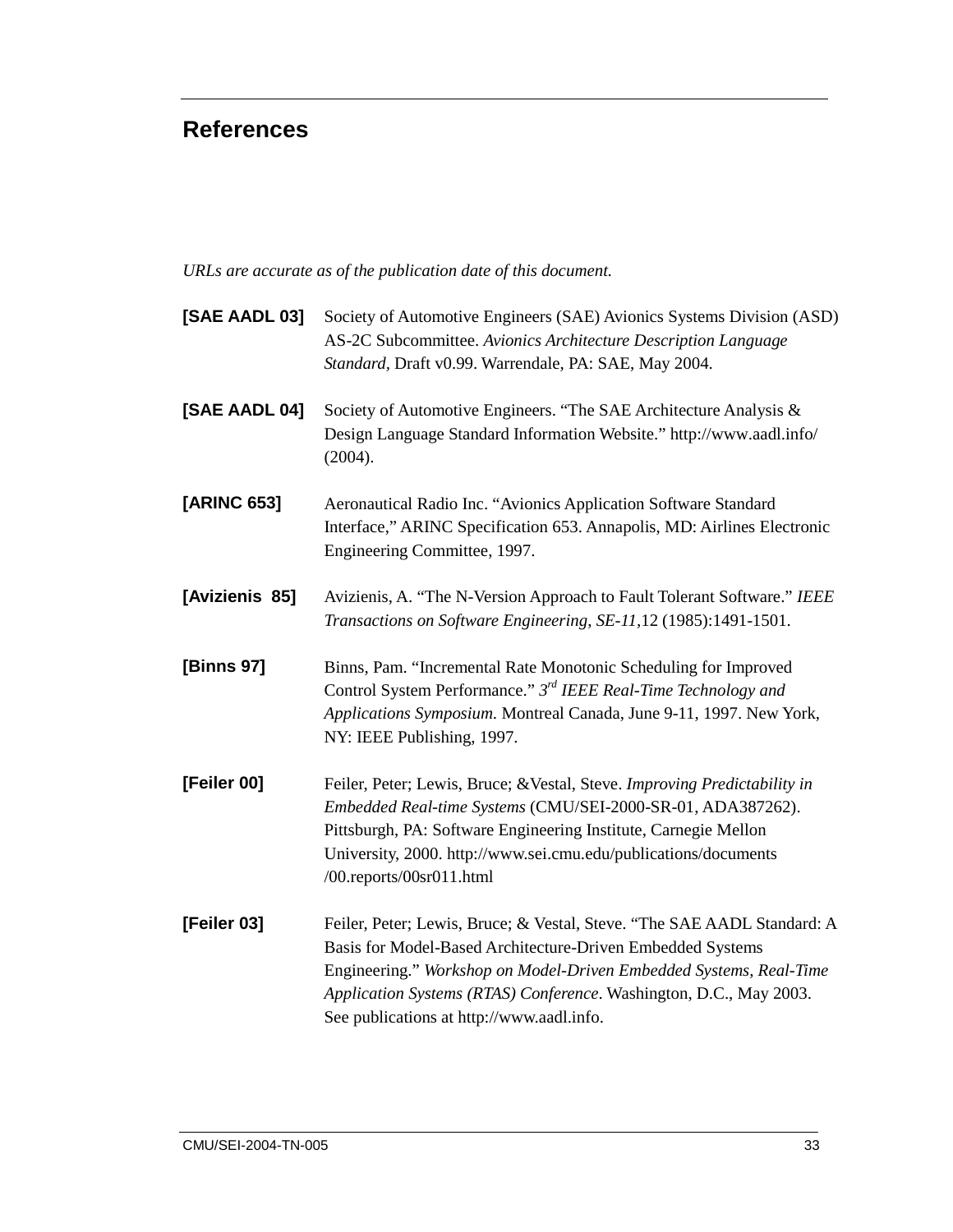| [Klein 93]    | Klein, Mark H.; Ralya, Thomas; Pollak, Bill; Obenza, Ray; & Gonzalez<br>Harbour, Michael. A Practitioner's Handbook for Real-Time Analysis:<br>Guide to Rate Monotonic Analysis for Real-Time Systems. New York, NY:<br>Kluwer Academic Publishers, 1993.                              |
|---------------|----------------------------------------------------------------------------------------------------------------------------------------------------------------------------------------------------------------------------------------------------------------------------------------|
| [LaPrie 85]   | LaPrie, J.-C. "Dependable Computing and Fault Tolerance: Concepts and<br>Terminology," 2-11. Proceedings of the $15th$ International Symposium on<br>Fault-Tolerant Computing (FTCS-15). Ann Arbor, Michigan, 1985. New<br>York, NY: IEEE Publishing, 1985.                            |
| [Lehoczky 96] | Lehoczky, J.P. "Realtime Queueing Theory," Proceedings of the 17th<br>IEEE Realtime Systems Symposium. Washington, D.C., Dec 4-6, 1996.<br>New York, NY: IEEE Computer Society, 1996.                                                                                                  |
| [OSEK 03]     | OSEK. Open Systems And The Corresponding Interfaces For Automotive<br><i>Electronics.</i> http://www.osek-vdx.org/ (2003).                                                                                                                                                             |
| [Seto 98]     | Seto, D.; Krogh, B.; Sha, L.; & Chutinan, A. "The Simplex Architecture<br>for Safe On-Line Control System Upgrades," 3504-3508. Proceedings of<br>the 1998 American Control Conference. Philadelphia, PA, June 24-26,<br>1998. Evanston, IL: American Automatic Control Council, 1998. |
| [TTA 03]      | TTA: Time-Triggered Architecture. http://www.tttech.com/ (commercial<br>product) http://www.vmars.tuwien.ac.at/projects/tta/ (university research)<br>(2003).                                                                                                                          |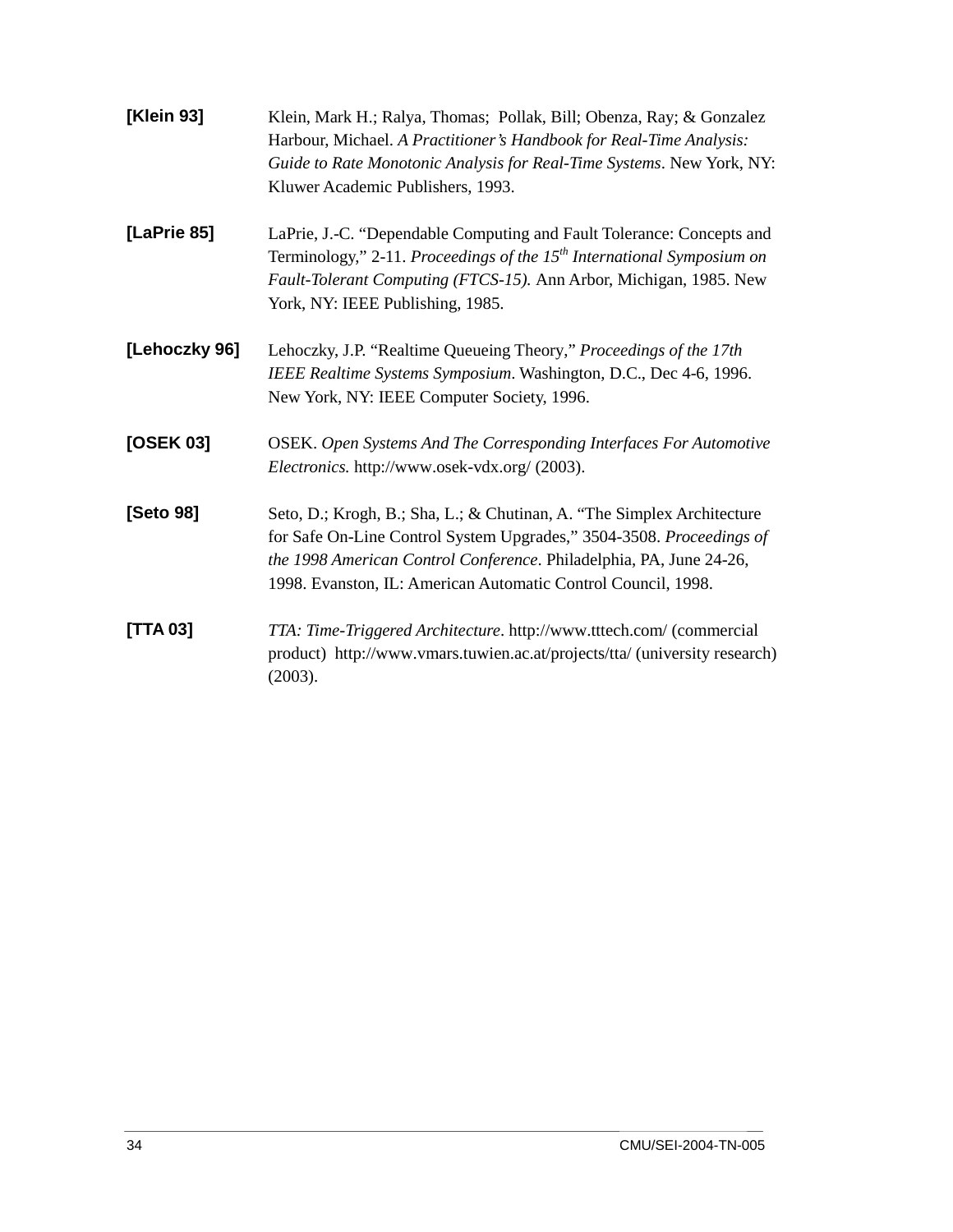| <b>REPORT DOCUMENTATION PAGE</b>                                                                                                                                                                                                                                                                                                                                                                                                                                                                                                                                                                                                                                                                                                                                                                                                                                                |                                                                                                                                                                                                                                                                                                                                                                                                                                                                                                                                                                                                         |                                             | Form Approved<br>OMB No. 0704-0188 |                                      |  |  |  |
|---------------------------------------------------------------------------------------------------------------------------------------------------------------------------------------------------------------------------------------------------------------------------------------------------------------------------------------------------------------------------------------------------------------------------------------------------------------------------------------------------------------------------------------------------------------------------------------------------------------------------------------------------------------------------------------------------------------------------------------------------------------------------------------------------------------------------------------------------------------------------------|---------------------------------------------------------------------------------------------------------------------------------------------------------------------------------------------------------------------------------------------------------------------------------------------------------------------------------------------------------------------------------------------------------------------------------------------------------------------------------------------------------------------------------------------------------------------------------------------------------|---------------------------------------------|------------------------------------|--------------------------------------|--|--|--|
| Public reporting burden for this collection of information is estimated to average 1 hour per response, including the time for reviewing instructions, searching<br>existing data sources, gathering and maintaining the data needed, and completing and reviewing the collection of information. Send comments regarding<br>this burden estimate or any other aspect of this collection of information, including suggestions for reducing this burden, to Washington Headquarters<br>Services, Directorate for information Operations and Reports, 1215 Jefferson Davis Highway, Suite 1204, Arlington, VA 22202-4302, and to the Office of<br>Management and Budget, Paperwork Reduction Project (0704-0188), Washington, DC 20503.                                                                                                                                          |                                                                                                                                                                                                                                                                                                                                                                                                                                                                                                                                                                                                         |                                             |                                    |                                      |  |  |  |
| 1.<br><b>AGENCY USE ONLY</b>                                                                                                                                                                                                                                                                                                                                                                                                                                                                                                                                                                                                                                                                                                                                                                                                                                                    | <b>REPORT DATE</b><br>2.                                                                                                                                                                                                                                                                                                                                                                                                                                                                                                                                                                                |                                             | 3.                                 | <b>REPORT TYPE AND DATES COVERED</b> |  |  |  |
| (Leave Blank)                                                                                                                                                                                                                                                                                                                                                                                                                                                                                                                                                                                                                                                                                                                                                                                                                                                                   | <b>June 2004</b>                                                                                                                                                                                                                                                                                                                                                                                                                                                                                                                                                                                        |                                             | Final                              |                                      |  |  |  |
| <b>TITLE AND SUBTITLE</b><br>4.                                                                                                                                                                                                                                                                                                                                                                                                                                                                                                                                                                                                                                                                                                                                                                                                                                                 |                                                                                                                                                                                                                                                                                                                                                                                                                                                                                                                                                                                                         |                                             | 5.                                 | <b>FUNDING NUMBERS</b>               |  |  |  |
|                                                                                                                                                                                                                                                                                                                                                                                                                                                                                                                                                                                                                                                                                                                                                                                                                                                                                 | Embedded System Architecture Analysis Using SAE AADL                                                                                                                                                                                                                                                                                                                                                                                                                                                                                                                                                    |                                             |                                    | F19628-00-C-0003                     |  |  |  |
| <b>AUTHOR(S)</b><br>6.                                                                                                                                                                                                                                                                                                                                                                                                                                                                                                                                                                                                                                                                                                                                                                                                                                                          | Peter H. Feiler, David P. Gluch, John J. Hudak, Bruce A. Lewis                                                                                                                                                                                                                                                                                                                                                                                                                                                                                                                                          |                                             |                                    |                                      |  |  |  |
| PERFORMING ORGANIZATION NAME(S) AND ADDRESS(ES)<br>7.                                                                                                                                                                                                                                                                                                                                                                                                                                                                                                                                                                                                                                                                                                                                                                                                                           |                                                                                                                                                                                                                                                                                                                                                                                                                                                                                                                                                                                                         |                                             | 8.<br>PERFORMING ORGANIZATION      |                                      |  |  |  |
| Software Engineering Institute<br>Carnegie Mellon University<br>Pittsburgh, PA 15213                                                                                                                                                                                                                                                                                                                                                                                                                                                                                                                                                                                                                                                                                                                                                                                            |                                                                                                                                                                                                                                                                                                                                                                                                                                                                                                                                                                                                         | <b>REPORT NUMBER</b><br>CMU/SEI-2004-TN-005 |                                    |                                      |  |  |  |
| 9.                                                                                                                                                                                                                                                                                                                                                                                                                                                                                                                                                                                                                                                                                                                                                                                                                                                                              | SPONSORING/MONITORING AGENCY NAME(S) AND ADDRESS(ES)                                                                                                                                                                                                                                                                                                                                                                                                                                                                                                                                                    |                                             |                                    | 10. SPONSORING/MONITORING AGENCY     |  |  |  |
| <b>HQ ESC/XPK</b><br>5 Eglin Street<br>Hanscom AFB, MA 01731-2116                                                                                                                                                                                                                                                                                                                                                                                                                                                                                                                                                                                                                                                                                                                                                                                                               |                                                                                                                                                                                                                                                                                                                                                                                                                                                                                                                                                                                                         |                                             | <b>REPORT NUMBER</b>               |                                      |  |  |  |
| 11. SUPPLEMENTARY NOTES                                                                                                                                                                                                                                                                                                                                                                                                                                                                                                                                                                                                                                                                                                                                                                                                                                                         |                                                                                                                                                                                                                                                                                                                                                                                                                                                                                                                                                                                                         |                                             |                                    |                                      |  |  |  |
| 12A DISTRIBUTION/AVAILABILITY STATEMENT                                                                                                                                                                                                                                                                                                                                                                                                                                                                                                                                                                                                                                                                                                                                                                                                                                         |                                                                                                                                                                                                                                                                                                                                                                                                                                                                                                                                                                                                         |                                             | 12B DISTRIBUTION CODE              |                                      |  |  |  |
| Unclassified/Unlimited, DTIC, NTIS                                                                                                                                                                                                                                                                                                                                                                                                                                                                                                                                                                                                                                                                                                                                                                                                                                              |                                                                                                                                                                                                                                                                                                                                                                                                                                                                                                                                                                                                         |                                             |                                    |                                      |  |  |  |
| semantics.                                                                                                                                                                                                                                                                                                                                                                                                                                                                                                                                                                                                                                                                                                                                                                                                                                                                      | <b>ABSTRACT (MAXIMUM 200 WORDS)</b><br>13.<br>The emerging Society of Automotive Engineers Architecture Analysis and Design Language (AADL) standard<br>is an architecture modeling language for real-time, fault-tolerant, scalable, embedded, multiprocessor<br>systems. It enables the development and predictable integration of highly evolvable systems as well as<br>analysis of existing systems. It supports early and repeated analyses of a system's architecture with respect<br>to performance-critical properties through an extendable notation, a tool framework, and precisely defined |                                             |                                    |                                      |  |  |  |
| This report discusses the role and benefits of using the AADL in the process of analyzing an existing avionics<br>system. The AADL is used to describe architecture patterns in the system being analyzed and to identify<br>potentially systemic issues in the system. Findings related to timing, scheduling, and fault tolerance and the<br>benefits of the use of the AADL are examined. The report also highlights the benefits of working with<br>architecture abstractions that are reflected in the AADL notation, in particular the separation of architecture<br>design decisions from implementation decisions. Such a lightweight architecture analysis is typically followed<br>by a full-scale AADL model of the system with required and actual timing, performance, and reliability figures,<br>and its analysis to determine whether the requirements are met. |                                                                                                                                                                                                                                                                                                                                                                                                                                                                                                                                                                                                         |                                             |                                    |                                      |  |  |  |
| 14. SUBJECT TERMS                                                                                                                                                                                                                                                                                                                                                                                                                                                                                                                                                                                                                                                                                                                                                                                                                                                               |                                                                                                                                                                                                                                                                                                                                                                                                                                                                                                                                                                                                         |                                             | 15. NUMBER OF PAGES                |                                      |  |  |  |
| schedulability analysis                                                                                                                                                                                                                                                                                                                                                                                                                                                                                                                                                                                                                                                                                                                                                                                                                                                         | AADL standard, real-time, embedded systems, design-time analyses,                                                                                                                                                                                                                                                                                                                                                                                                                                                                                                                                       |                                             |                                    |                                      |  |  |  |
| 16. PRICE CODE                                                                                                                                                                                                                                                                                                                                                                                                                                                                                                                                                                                                                                                                                                                                                                                                                                                                  |                                                                                                                                                                                                                                                                                                                                                                                                                                                                                                                                                                                                         |                                             |                                    |                                      |  |  |  |
| 17. SECURITY CLASSIFICATION                                                                                                                                                                                                                                                                                                                                                                                                                                                                                                                                                                                                                                                                                                                                                                                                                                                     | 18. SECURITY CLASSIFICATION OF                                                                                                                                                                                                                                                                                                                                                                                                                                                                                                                                                                          | 19. SECURITY CLASSIFICATION OF              |                                    | 20. LIMITATION OF ABSTRACT           |  |  |  |
| Unclassified                                                                                                                                                                                                                                                                                                                                                                                                                                                                                                                                                                                                                                                                                                                                                                                                                                                                    | OF REPORT<br>THIS PAGE<br><b>ABSTRACT</b><br>Unclassified<br>Unclassified                                                                                                                                                                                                                                                                                                                                                                                                                                                                                                                               |                                             |                                    | UL                                   |  |  |  |
|                                                                                                                                                                                                                                                                                                                                                                                                                                                                                                                                                                                                                                                                                                                                                                                                                                                                                 | Standard Form 298 (Rev. 2-89) Prescribed by ANSI Std. Z39-18 298-102<br>NSN 7540-01-280-5500                                                                                                                                                                                                                                                                                                                                                                                                                                                                                                            |                                             |                                    |                                      |  |  |  |